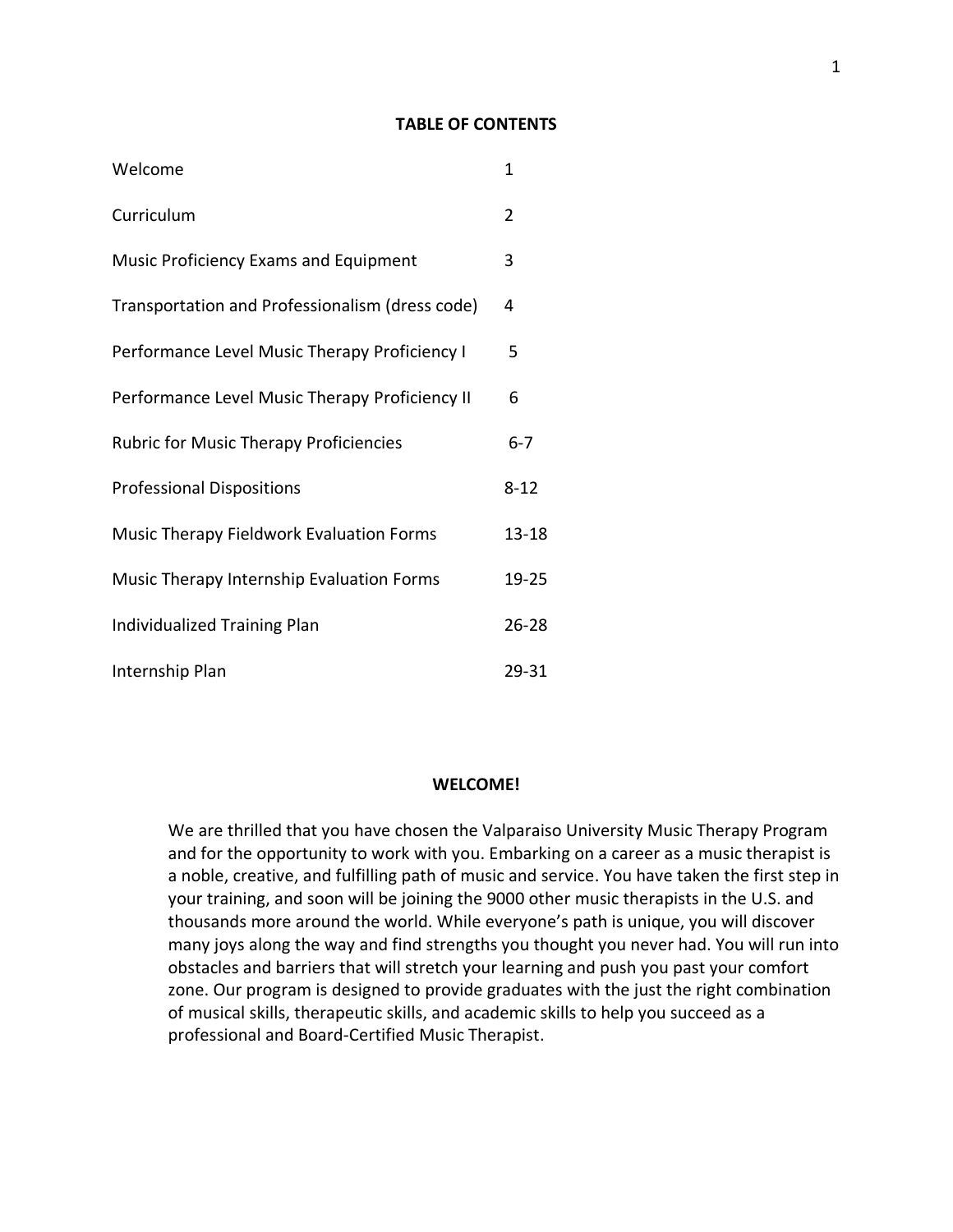# **Curriculum**

The music therapy curriculum consists of 4 components:

- Core music classes such as music theory and history, musicianship, private lessons and ensembles. You will take these with other music majors.
- Core music therapy classes such as Foundations Labs, Foundations I & II, Clinical Musicianship, the Cultural Psychology of Music, Research and Seminars.
- General education courses to help hone your critical thinking; strengthen your written, verbal and presentation skills; expose you to interdisciplinary thought; and deepen your understanding of the human experience.
- Fieldwork experiences in NWI and Chicagoland with Board Certified Music Therapists (1200 hours total). These begin with observations in the sophomore year with 2 hours a week, progress to assisting and co-leading in the junior year, and finally leading sessions 4 days a week in the senior year.

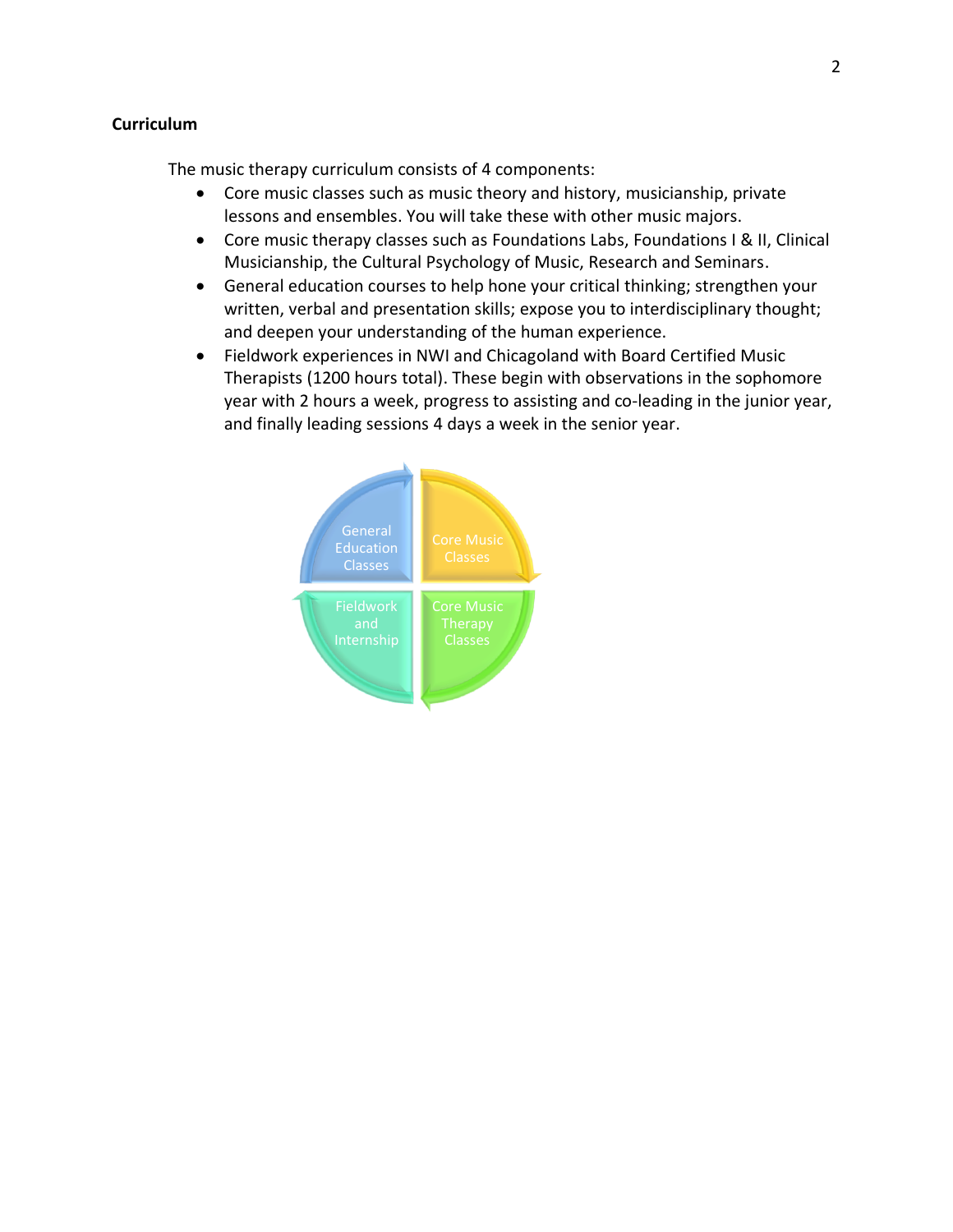# **Proficiency Exams**

Music proficiency exams are designed as gateways for you to demonstrate your musical skills and readiness to lead music therapy experiences in the community. You must pass Piano Proficiencies I and II, and Music Therapy Proficiency I before you will be able to register for and begin your fieldwork in your junior year. You also must pass Music Therapy Proficiency II and the Performance Proficiency at the 203 level on your primary instrument before you will be able to register for and begin your internship in your senior year. Piano proficiencies are scheduled with the piano faculty. Music Therapy proficiencies will be offered at the end of each spring semester and the beginning of each fall semester. Note that not passing these at the required times may require an additional semester of coursework. See the music department handbook for details on the piano proficiencies. See pages 5-6 for more details on each music therapy proficiency requirement.

## **Equipment**

Instruments for use in class will be provided by the music therapy program.

By the junior year, students should plan on purchasing a guitar and case that you can bring to your fieldwork site and practice at home. Used guitars can be purchased for under \$100. However, it is recommended that you buy a moderately good quality instrument, if possible. These range from \$200-\$800. A mini-guitar or ¾ size guitar is also recommended if you have small hands. A good guitar will improve the quality of aesthetics and music making in your music therapy sessions and help to inspire your music therapy clients.

An iPad or tablet is also recommended, but not required. This can be helpful for storing large amounts of sheet music, as well as for digital and adaptive instruments needed for clients. Collecting these instruments will enable you to be ready to practice professionally once you graduate.

Most other small percussion instruments should be provided by your fieldwork and/or internship site. However, this varies from site to site. If there are not enough instruments at your site or you need other equipment, speak to your internship supervisor to request these. You may need to purchase other materials as necessary.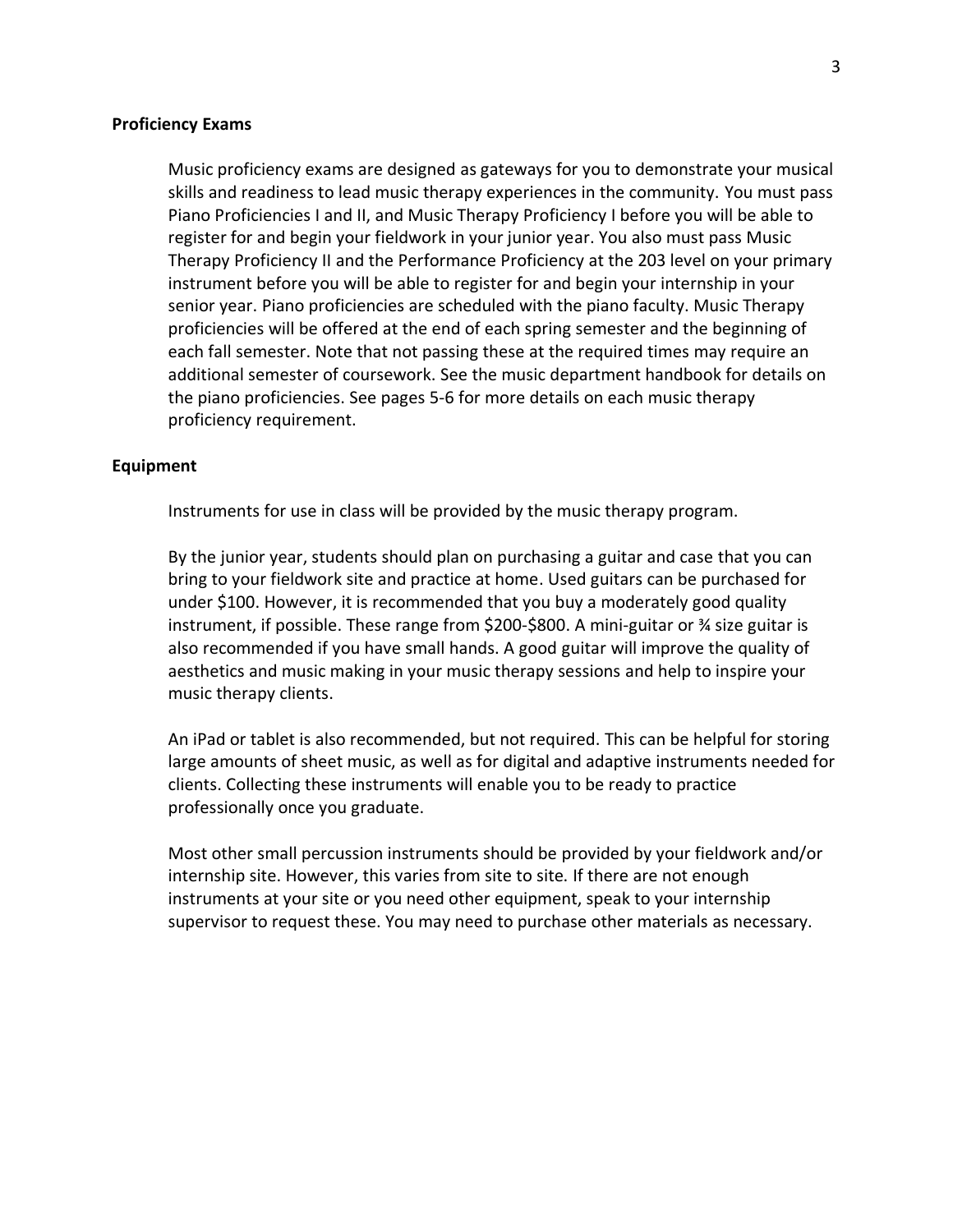# **Transportation**

Most students will need a car for travelling to and from fieldwork and internship sites. A limited number of local sites are available by bus for observations and fieldwork during the sophomore and junior years. However, students are required to complete fieldwork with at least three different sites and populations. In the senior year, students from Chicago may choose to live with their families during their internship and take public transportation to their sites. In addition, the program is looking into possible housing for interns in Chicago. However, students will still need to come to campus one day a week for required classes in the senior year, by car, bus or train.

## **Professionalism**

As you begin fieldwork settings, a professional demeanor is important and expected. This includes clothing, appearance, personal communication, language, habits, time management, ethics, and follow through (see Professional Dispositions on pages 8-12). Remember, you are representing Valpo as well as the music therapy profession when you travel off campus to a fieldwork site. There is also a therapeutic reason for dressing professionally with music therapy participants that will be discussed further in class. While dress codes may vary between sites, the Valpo Music Therapy professional dress code is business casual and includes:

- No tight clothes, including leggings or skinny jeans (leggings may be worn if hips are covered with a long sweater or top)
- No cleavage, mid-rift, or rear showing
- No torn jeans or clothes
- Tattoos should be covered
- No jeans, denim or mini-skirts
- No clothing with lettering or graphics (except music therapy or Valpo on special occasions i.e. t-shirt day at your site)
- Wrinkle-free
- Showered
- Brushed hair
- Clean clothes



Here is a sample: [https://musicworxinc.com/clinical-internships/internship-overview/dress](https://musicworxinc.com/clinical-internships/internship-overview/dress-code/)[code/](https://musicworxinc.com/clinical-internships/internship-overview/dress-code/)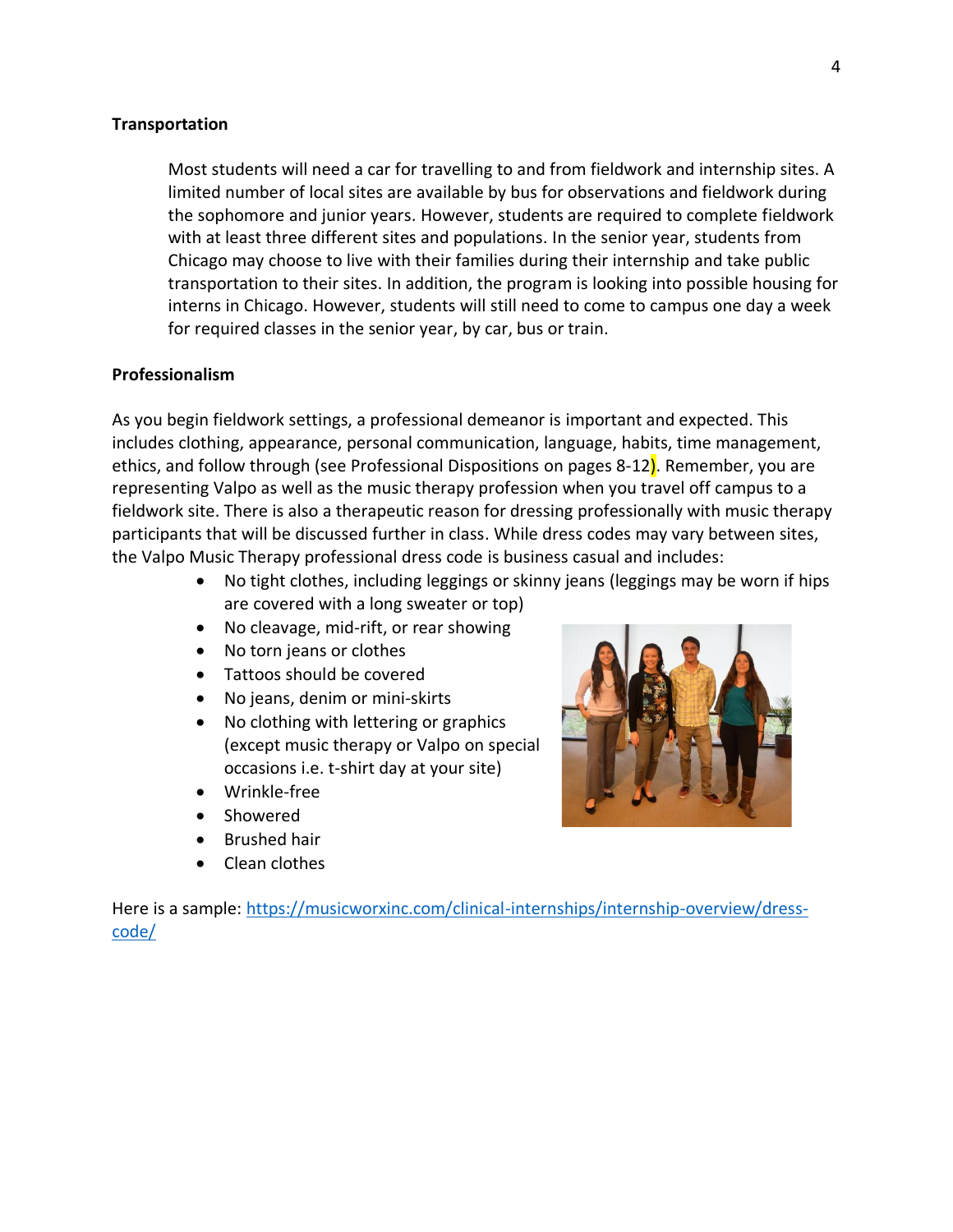# **Performance Level Music Therapy Proficiencies**

# **Performance Level Music Therapy Proficiency I**

All Music Therapy majors are required to complete MUTH 175 as part of Checkpoint 2 before they are eligible for a practicum placement. Performance Level Music Therapy Proficiency I evaluates students' music therapy repertoire, as well as vocal skills and functional skills on either piano or guitar. The test is approximately 10 minutes and will be given on a designated day at the end of the sophomore year. It is strongly recommended that students select repertoire mastered in the Music Therapy Foundations I Laboratory.

- Prepare a total of 10 songs from varied styles, cultures, and accompaniment patterns. If you have any accommodations that affect your proficiency exam, please be sure to let the instructor know at least 2 weeks ahead of time. Bring a printed list of songs with titles and keys to hand to the committee, and mark which songs are memorized.
- Sing and accompany yourself on EITHER guitar or piano for each song.
- Your repertoire list should span at least 4 different keys.
- 3 of the songs should be prepared in 2 different keys each.
- One piece should be a simple unaccompanied improvisation on your primary instrument (from Foundations Lab II)
- Avoid children's or folk songs that only use I-V harmonies unless you add an arpeggiated accompaniment or chord substitutions.
- Avoid 5 finger patterns as these do not provide enough musical support.
- Play in a way that engages the audience nonverbally (i.e. don't stare at your hands or your sheet music, but connect with the audience through occasional eye contact and smiling, body movement, projection, and/or facing and leaning towards listeners)
- 2 songs should be memorized.
- It is highly recommended, but not required, that you memorize all of your music. If you choose to use sheet music, you must arrange your music to be able to perform without turning pages.
- Pay attention to balance so that your voice can be heard above your instrument.
- See rubric below for grading

Comments (by judges):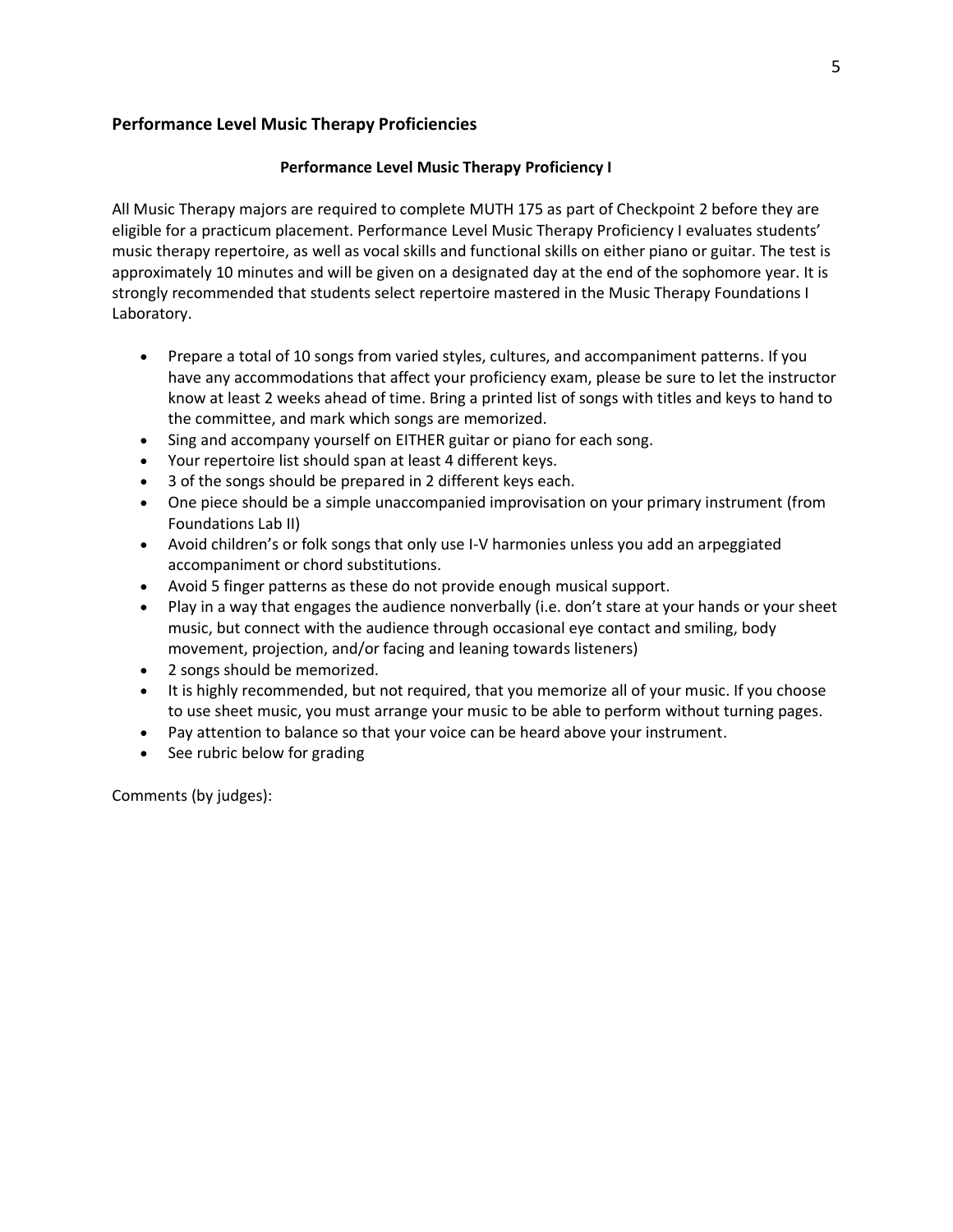# **Performance Level Music Therapy Proficiency II**

All Music Therapy majors are required to complete MUTH 275 as part of Checkpoint 3 before they are eligible for an internship placement. Performance Level Music Therapy Proficiency II evaluates students' music therapy repertoire, as well as vocal skills and functional skills on both piano and guitar. The test is approximately 15 minutes and will be given on a designated day at the end of the junior year. It is recommended that students select repertoire mastered in Music Therapy Foundations I & II Laboratory, Clinical Musicianship and Percussion Methods.

- Prepare a total of 16 songs from varied styles, cultures, and accompaniment patterns from memory. Bring a printed list of songs with titles and keys to hand to the committee. If you have any accommodations that affect your proficiency exam, please be sure to let the instructor know at least 2 weeks ahead of time
- At least 3 songs should be memorized.
- Sing and accompany yourself on EITHER guitar or piano for each song. (Note: if you played Proficiency I on guitar, then Proficiency II should be completed on piano, and vice versa)
- You may also accompany yourself on 2 songs using a different harmonic instrument(s) if you choose (erhu, harp, ukulele, sitar, steel drum etc.)
- Your repertoire list should span at least 6 different keys.
- Prepare to perform 5 of the songs in 3 different keys each.
- One piece should be an unaccompanied improvisation on either piano, guitar, or another instrument
- Children's or folk songs that only use I-V harmonies will not be considered appropriate repertoire
- Only playing five finger patterns on one hand will not be considered an appropriate accompaniment
- A maximum of 5 pieces of repertoire may be repeated from Performance Level Proficiency I
- Play in a way that engages the audience nonverbally (i.e. don't stare at your hands, but connect with the audience through occasional eye contact, projection, and/or facing and leaning towards listeners)
- Pay attention to balance so that your voice can be heard above your instrument
- See rubric below for grading

Comments (judges will comment on each song prepared):

|                      | Underdeveloped       | Progressing but not | Competent and ready for       | <b>Highly Developed</b>   |
|----------------------|----------------------|---------------------|-------------------------------|---------------------------|
|                      | 0                    | ready for fieldwork | fieldwork                     |                           |
|                      |                      |                     |                               |                           |
| Technical            | Frequent or critical | Performs with       | Technical facility allows for | Facility shows fluency    |
| proficiency/accuracy | performance errors   | some difficulty and | accurate and successful       | and mastery of            |
|                      | and/or fundamental   | issues of accuracy  | performance; solid in         | technical skills,         |
|                      | technical problems   | or missing varying  | fingerpicking and             | fingerpicking,            |
|                      | evident              | styles and rhythms  | strumming patterns and left   | strumming, and left       |
|                      |                      | of accompaniment    | hand piano ostinato and       | hand keyboard             |
|                      |                      |                     | chordal patterns; minor       | patterns in service to    |
|                      |                      |                     | errors do not detract from    | the musical               |
|                      |                      |                     | overall performance           | expression                |
| Rhythm, meter, and   | Rhythm or metric     | Minor issues with   | Rhythm/meter is accurately    | <b>Excellent rhythmic</b> |
| tempo                | organization has     | rhythmic or metric  | executed and tempo is well-   | precision and             |
|                      | numerous or critical | accuracy and/or     | controlled                    | expressive control of     |
|                      | errors               | tempo consistency   |                               | tempo (appropriate to     |
|                      |                      |                     |                               | style)                    |

# Overall score: (circle the level demonstrated in each category)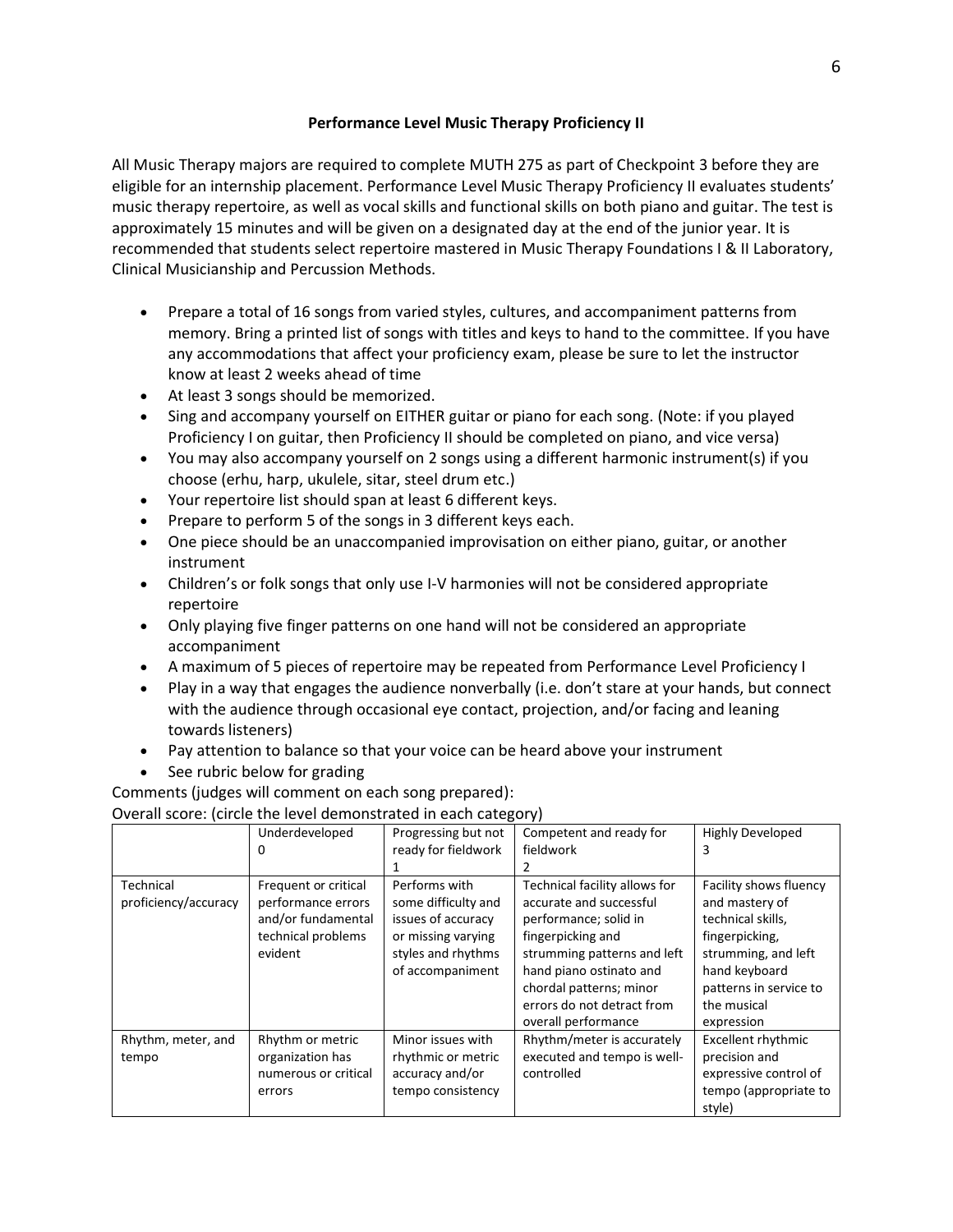| Musicality/Style                 | Lacking in<br>expressivity; little or<br>no communication<br>of ideas beyond the<br>notes; inappropriate<br>style to the musical<br>genre | Some expression<br>and stylistic<br>characteristics but<br>inconsistent                                                         | Expressive content of the<br>music is evident and well-<br>communicated; musical<br>style is appropriate to<br>genres                              | Consistent musical<br>presentation, with<br>nuanced details and<br>artistry; musical style<br>is natural and dynamic                                                                                              |
|----------------------------------|-------------------------------------------------------------------------------------------------------------------------------------------|---------------------------------------------------------------------------------------------------------------------------------|----------------------------------------------------------------------------------------------------------------------------------------------------|-------------------------------------------------------------------------------------------------------------------------------------------------------------------------------------------------------------------|
| Key changes and<br>transposition | Unable to transpose<br>or has not prepared<br>enough different<br>keys                                                                    | Is able to change<br>keys, but with<br>multiple errors                                                                          | Fluidly changes keys with<br>minimal errors                                                                                                        | Fluent in key changes,<br>which are natural and<br>enhance the healing<br>qualities of the music                                                                                                                  |
| Improvisation                    | Unable to<br>improvise                                                                                                                    | Is able to improvise<br>but lacks coherence<br>and structure                                                                    | Utilizes elements of music<br>and technique effectively,<br>with intention, structure,<br>and phrasing                                             | Improvisation is fluid<br>and natural, utilizing<br>musical elements,<br>form, harmony and<br>technique in the<br>service of higher<br>musical expression                                                         |
| Presentation and<br>connection   | Fearful, hesitant or<br>withdrawn<br>presentation; Looks<br>at hands                                                                      | Good presence<br>while performing<br>but not engaged<br>with<br>audience/client                                                 | Present, engaged and<br>connected with<br>audience/client                                                                                          | Charismatic and<br>dynamic performance<br>that invites the<br>audience/client in                                                                                                                                  |
| Tone, balance, vocal<br>quality  | Quality of tone is<br>unsuited to the<br>music, voice and<br>instrument is<br>unbalanced                                                  | Attention to tone<br>color and balance is<br>developing, but<br>inconsistent                                                    | Good tone production; tone<br>is beautiful and used<br>expressively; Good balance<br>between voice and<br>accompaniment and<br>projection of voice | Tone is aesthetically<br>captivating and highly<br>expressive<br>throughout, with<br>color, nuance, and<br>warmth as<br>appropriate; excellent<br>projection and<br>balance between<br>voice and<br>accompaniment |
| Intonation                       | Numerous or critical<br>issues with<br>intonation                                                                                         | Several notes<br>require attention,<br>but generally<br>developing                                                              | Good intonation, fully<br>integrated into the<br>technique and performed<br>naturally                                                              | Exceptionally<br>beautiful intonation,<br>enhancing the healing<br>qualities of the sound<br>and musical<br>expression                                                                                            |
| Memory<br>(if applicable)        | Unable to<br>successfully execute<br>performance from<br>memory                                                                           | Some memory<br>lapses hamper the<br>continuity of the<br>work, but<br>continuing to<br>develop memory as<br>a performance skill | Demonstrates command of<br>repertoire with no<br>significant lapses                                                                                | Complete command<br>of the work; deep<br>engagement with the<br>work and effective<br>communication with<br>listeners                                                                                             |
| Diction                          | Significant<br>difficulties with<br>pronunciation,<br>inattentive to<br>language                                                          | Some unclear,<br>mispronounced<br>text                                                                                          | Clear pronunciation and<br>presentation of text                                                                                                    | <b>Excellent and</b><br>expressive<br>declamation of text                                                                                                                                                         |
| Repertoire                       | Repertoire is not<br>appropriate to the<br>performance level<br>exam and/or not<br>enough variety in<br>styles                            | Some repertoire is<br>not at the<br>appropriate level                                                                           | Repertoire is appropriate to<br>level of the exam and<br>performed capably                                                                         | Repertoire level on<br>secondary<br>instruments is<br>advanced and<br>mastered                                                                                                                                    |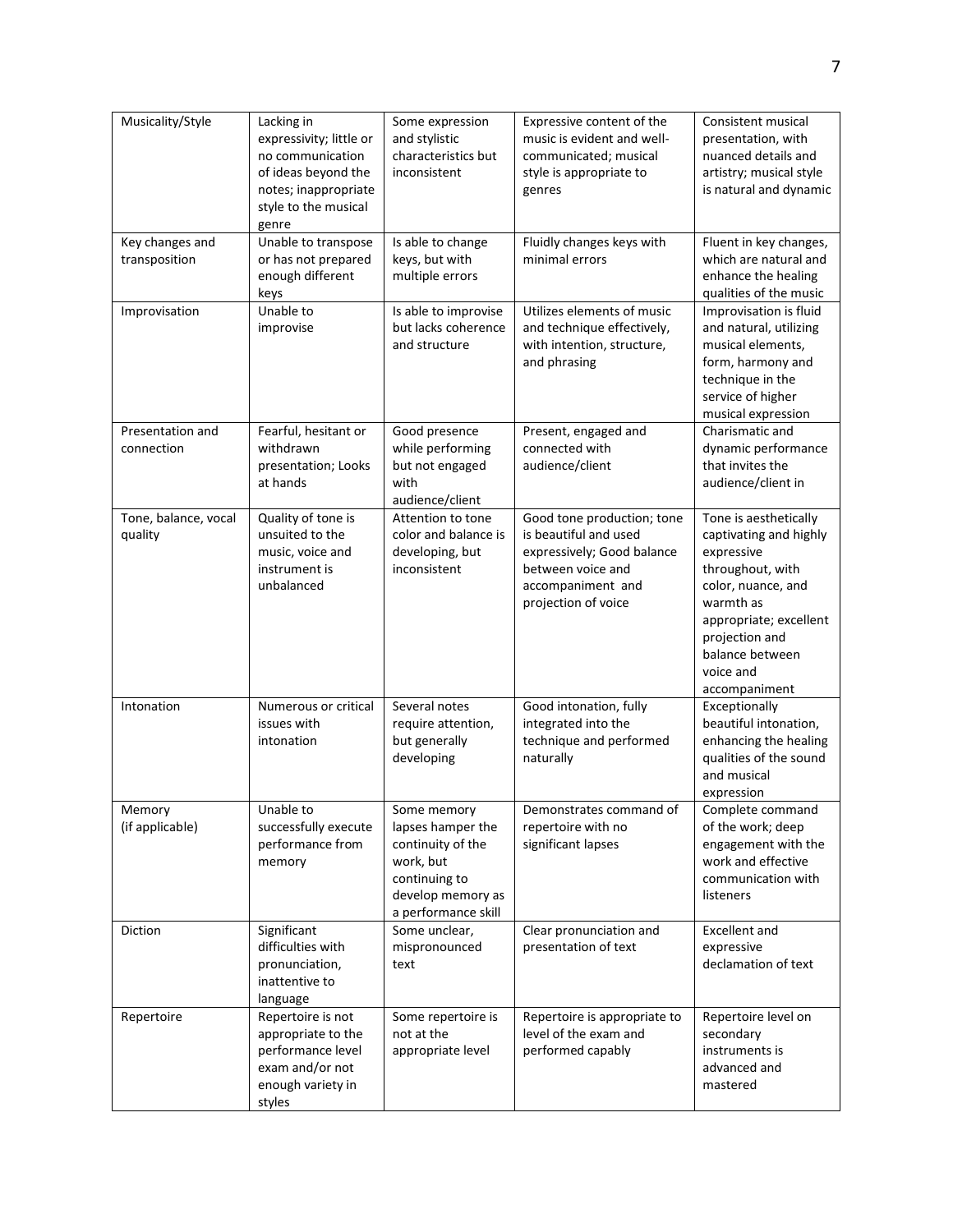# **Professional Dispositions (see attached form)**

Before practicum and internship placements, all students will be evaluated on professional dispositions in order to assess their personal readiness and maturity to proceed to fieldwork. The professional dispositions are related to the AMTA Competencies, Code of Ethics, as well as the personal integrity code and standards for community conduct at Valparaiso University. In addition, faculty members are encouraged to fill out a professional dispositions form at any time deemed necessary. If a student receives an unacceptable in any category, three outcomes are possible.

1) The unacceptable marking is minor and after discussion with the student, the student is committed to improving and has a plan in place to do so. In this case, the student's progress will be monitored and the student will have another chance to pass professional dispositions within a time frame agreeable to both the student and the faculty member or music department.

2) The situation is more serious and intervention by the student's university supervisor or instructor is needed. This may require additional coursework in music skills, psychology, or kinesiology (stress management), repeating a music therapy course, or recommendations to university resources such as the Access and Accommodations Resource Center, the Counseling Center, the Multicultural Center, or other local resources. A plan will be put into place for the student to be reassessed after completion of these steps.

3) If the situation is critical and the student has committed a serious ethical infraction or is at serious risk to do so, it warrants attention from the music department chair. In this case, in consultation with the student, music therapy faculty and the music department chair, a plan will be discussed in the best interest of all parties concerned, prioritizing the needs of current and future music therapy clients. At this point, if it is determined that the student is not in an appropriate mental, emotional, physical or psychological position to ethically serve clients, this may result in probation or dismissal from the program. If appropriate, the student will be counseled into another more appropriate degree program, such as the Bachelor of Arts in Music.

|                                               | Music Therapy Professional Dispositions Evaluation of                                                                                                                                                 |                   | bv         | Date          |             |
|-----------------------------------------------|-------------------------------------------------------------------------------------------------------------------------------------------------------------------------------------------------------|-------------------|------------|---------------|-------------|
|                                               | This rubric describes example behaviors that are manifestations of underlying<br>dispositions.<br>Related to each disposition, music therapy students demonstrate behaviors such as the<br>following: |                   |            |               |             |
| <b>Dispositions</b>                           | <b>Unacceptable</b>                                                                                                                                                                                   | <b>Developing</b> | Acceptable | <b>Target</b> | <b>N.O.</b> |
| Diversity,<br>equity, and<br><i>inclusion</i> |                                                                                                                                                                                                       |                   |            |               |             |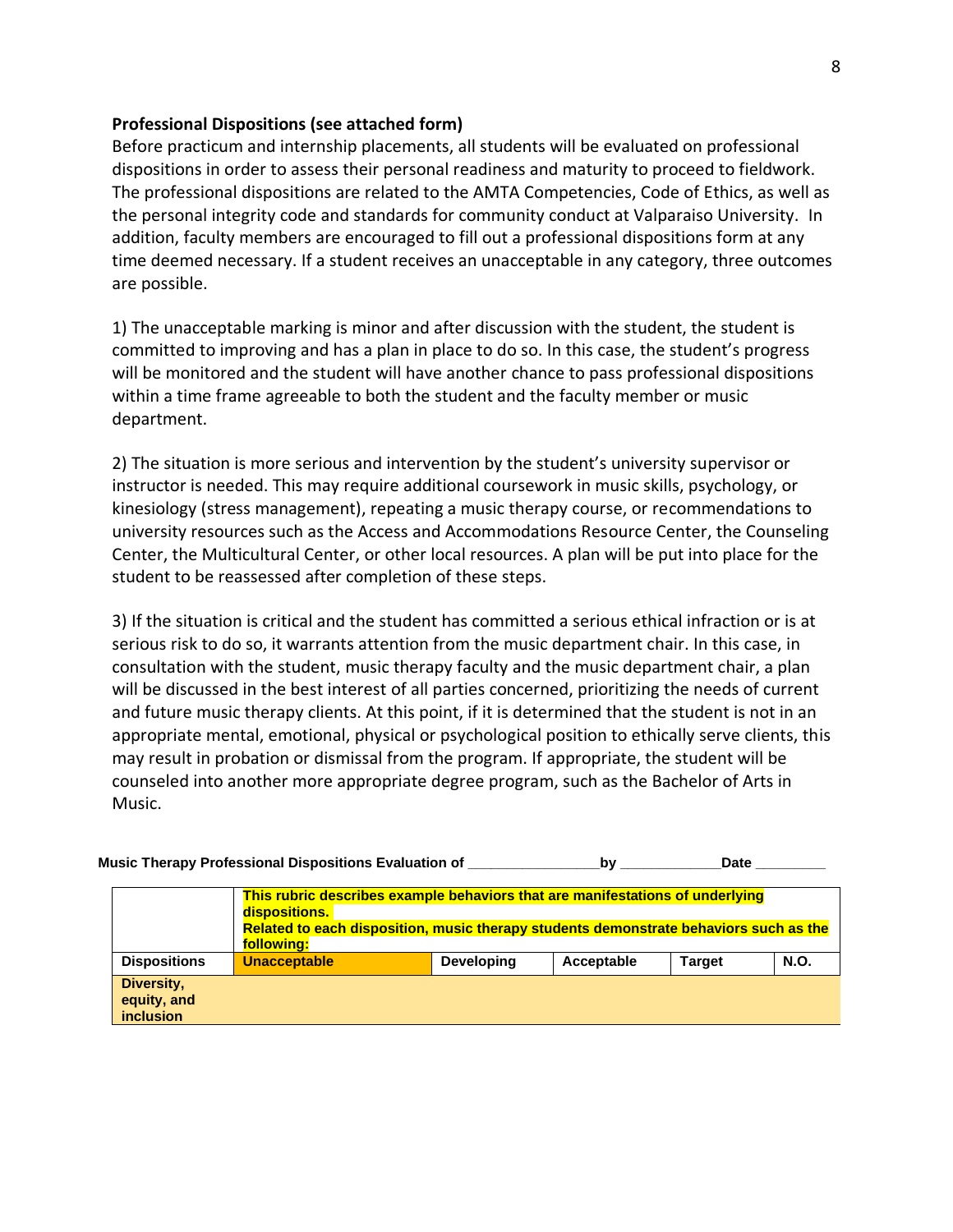| 1. Inclusive of<br>and responsive<br>to diverse<br>clients.<br>colleagues,<br>peers,<br>communities<br>and identities<br>(race, ethnicity,<br>language,<br>religion, marital<br>status, gender,<br>gender identity<br>or expression,<br>sexual<br>orientation, age,<br>ability,<br>socioeconomic<br>status or<br>political<br>affiliation) | - Shows overt bias,<br>prejudice, discrimination or<br>lack of fairness toward<br>clients and certain groups of<br>people<br>-Treats clients<br>disrespectfully<br>- Unable/unwilling to adapt<br>and seek out information<br>about diverse client needs &<br><b>abilities</b> | Exhibits no<br>behaviors in the<br>Unacceptable<br>Level, but not<br>yet Acceptable        | - Uses<br>language &<br>behaviors that<br>indicate belief<br>that all clients<br>are worthy<br>- Treats all<br>clients fairly,<br>with dignity and<br>respect<br>- Uses<br>culturally<br>responsive<br>practice<br>- Seeks out &<br>uses<br>information on<br>client<br>communities,<br>languages,<br>socio-cultural<br>norms and<br>values to inform<br>approaches,<br>assessments.<br>treatment<br>plans, music<br>and<br>interventions | Consistent<br>patterns<br>indicating<br>clear<br>disposition<br>strength |  |
|--------------------------------------------------------------------------------------------------------------------------------------------------------------------------------------------------------------------------------------------------------------------------------------------------------------------------------------------|--------------------------------------------------------------------------------------------------------------------------------------------------------------------------------------------------------------------------------------------------------------------------------|--------------------------------------------------------------------------------------------|-------------------------------------------------------------------------------------------------------------------------------------------------------------------------------------------------------------------------------------------------------------------------------------------------------------------------------------------------------------------------------------------------------------------------------------------|--------------------------------------------------------------------------|--|
| 2. Self-reflective<br>and aware of<br>personal biases<br>and privileges                                                                                                                                                                                                                                                                    | - Unable or unwilling to learn<br>about personal bias and<br>privilege<br>-Through language and<br>behavior, is unable or<br>unwilling to recognize the<br>impact of one's feelings,<br>attitudes and actions on the<br>client and the therapy<br>process                      | Exhibits no<br>behaviors<br>similar to<br>Unacceptable<br>Level, but not<br>yet Acceptable | - Through<br>language and<br>behavior,<br>shows a<br>willingness to<br>learn about<br>one's biases<br>and privileges<br>-Through<br>written and<br>verbal<br>expression,<br>recognizes the<br>impact that<br>one's own<br>feelings,<br>attitudes, and<br>actions can<br>have on the<br>client and the<br>therapy<br>process                                                                                                               | Consistent<br>patterns<br>indicating<br>clear<br>disposition<br>strength |  |
| <b>Efficacy</b><br><b>Efficacy for client</b>                                                                                                                                                                                                                                                                                              |                                                                                                                                                                                                                                                                                |                                                                                            |                                                                                                                                                                                                                                                                                                                                                                                                                                           |                                                                          |  |
| well-being                                                                                                                                                                                                                                                                                                                                 |                                                                                                                                                                                                                                                                                |                                                                                            |                                                                                                                                                                                                                                                                                                                                                                                                                                           |                                                                          |  |
| 3. Collaborates<br>effectively with<br>peers,<br>colleagues,<br>families, and<br>clients in ways<br>that are                                                                                                                                                                                                                               | - Fails to collaborate with<br>others to support client<br>growth & development<br>- Collaboration is ineffective<br>-Is unwilling/unable to learn<br>from people, ideas and<br>opinions that are different<br>from their own                                                  | Exhibits no<br>behaviors<br>similar to<br>Unacceptable<br>Level, but not<br>yet Acceptable | - Uses<br>respectful<br>language &<br>behaviors with<br>clients, peers,<br>colleagues,<br>supervisors,<br>university                                                                                                                                                                                                                                                                                                                      | Consistent<br>patterns<br>indicating<br>clear<br>disposition<br>strength |  |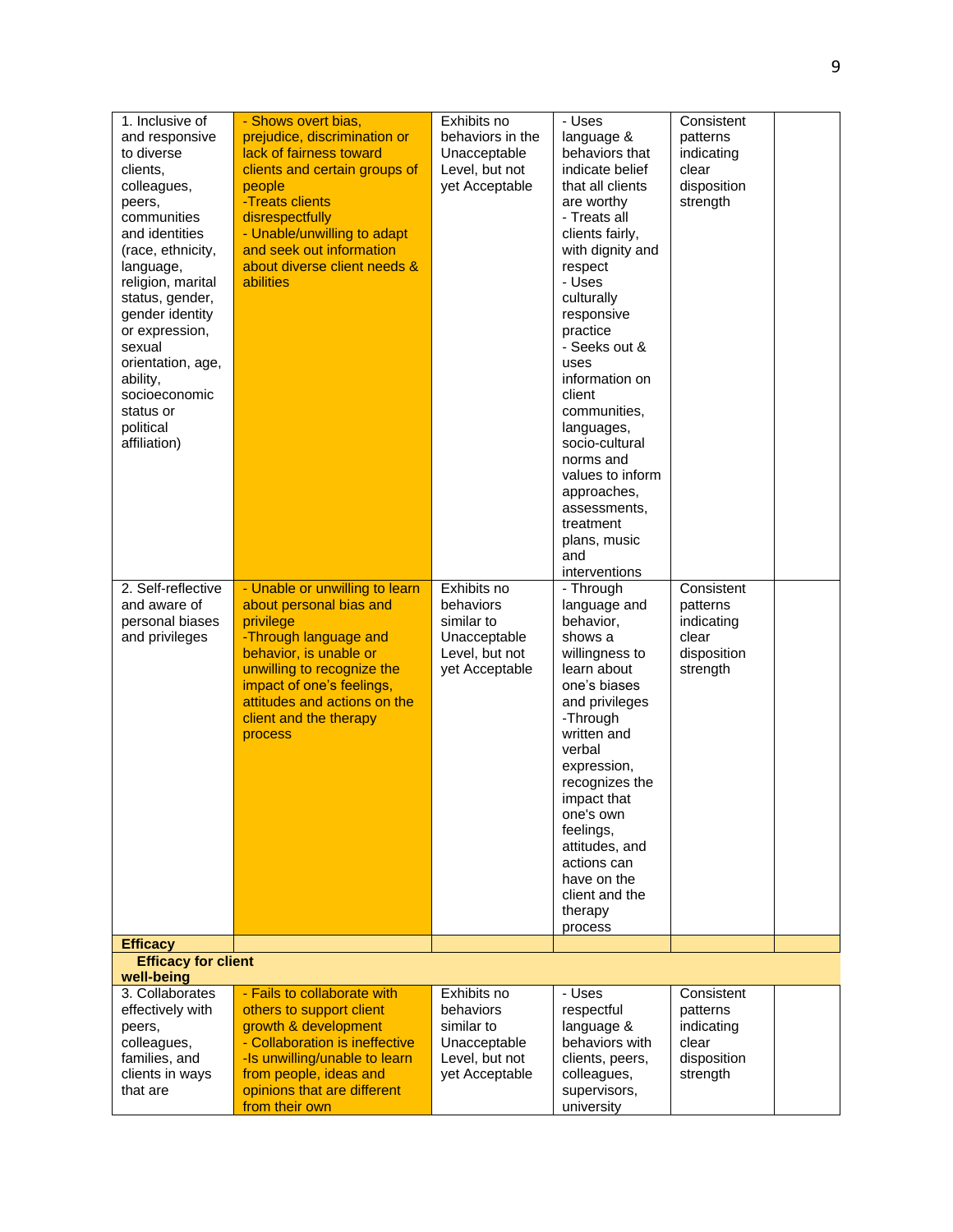| conducive to        |                                |                | personnel, and          |            |             |  |
|---------------------|--------------------------------|----------------|-------------------------|------------|-------------|--|
| therapy             |                                |                | others                  |            |             |  |
|                     |                                |                | - Shares                |            |             |  |
|                     |                                |                | responsibility          |            |             |  |
|                     |                                |                | for addressing          |            |             |  |
|                     |                                |                | issues/concern          |            |             |  |
|                     |                                |                | s & improving           |            |             |  |
|                     |                                |                | client welfare          |            |             |  |
|                     |                                |                | --Strives to            |            |             |  |
|                     |                                |                | learn from              |            |             |  |
|                     |                                |                | people, ideas           |            |             |  |
|                     |                                |                | and opinions            |            |             |  |
|                     |                                |                | that are                |            |             |  |
|                     |                                |                | different from          |            |             |  |
|                     |                                |                | their own               |            |             |  |
|                     |                                |                |                         |            |             |  |
| 4. Uses oneself     | -Inappropriately uses self-    | Exhibits no    | -Uses                   |            | Consistent  |  |
| effectively in the  | disclosure in therapeutic and  | behaviors      | appropriate             | patterns   |             |  |
| therapist role in   | professional settings          | similar to     | self-disclosure,        | indicating |             |  |
| both individual     | -Unable or unwilling to        | Unacceptable   | authenticity,           | clear      |             |  |
| and group           | empathize towards clients      | Level, but not | empathy, etc.           |            | disposition |  |
| therapy             |                                | yet Acceptable | toward affecting        | strength   |             |  |
|                     |                                |                | desired                 |            |             |  |
|                     |                                |                | therapeutic             |            |             |  |
|                     |                                |                | outcomes.               |            |             |  |
| 5. Demonstrates     | -Engages in dual               | Exhibits no    | -Appropriately          |            | Consistent  |  |
| appropriate         | relationships with clients     | behaviors      | respects the            | patterns   |             |  |
| boundaries with     | (includes sexual, business,    | similar to     | boundaries of           | indicating |             |  |
| clients             | financial, personal or other   | Unacceptable   | the therapeutic         | clear      |             |  |
|                     | relationships)                 | Level, but not | relationship            |            | disposition |  |
|                     | -Accepts gratuities, gifts, or | yet Acceptable | -Does not               | strength   |             |  |
|                     | favors that interfere with     |                | accept                  |            |             |  |
|                     | professional judgment          |                | gratuities, gifts       |            |             |  |
|                     |                                |                | or favors from          |            |             |  |
|                     |                                |                | clients that            |            |             |  |
|                     |                                |                | could interfere         |            |             |  |
|                     |                                |                | with                    |            |             |  |
|                     |                                |                | professional            |            |             |  |
|                     |                                |                | judgment.               |            |             |  |
| <b>Efficacy for</b> |                                |                |                         |            |             |  |
| professionalism     |                                |                |                         |            |             |  |
| 6. Demonstrates     | - Fails to interact in a       | Exhibits no    | - Listens & responds    |            | Consistent  |  |
| effective           | positive & professional        | behaviors      | respectfully to others' |            | patterns    |  |
| interpersonal       | manner with students, peers,   | similar to     | ideas, needs, &         |            | indicating  |  |
| skills in person    | teachers, university           | Unacceptable   | perspectives            |            | clear       |  |
| and in electronic,  | personnel, and others          | Level, but not | - Collaborates with     |            | disposition |  |
| social media, and   | -Damages the professional      | yet Acceptable | others to identify,     |            | strength    |  |
| online interactions | reputation of others           |                | define, & solve         |            |             |  |
|                     |                                |                | problems                |            |             |  |
|                     |                                |                | - Resolves conflict in  |            |             |  |
|                     |                                |                | a positive and          |            |             |  |
|                     |                                |                | constructive manner     |            |             |  |
|                     |                                |                | -Expresses thoughts     |            |             |  |
|                     |                                |                | and feelings in a       |            |             |  |
|                     |                                |                |                         |            |             |  |
|                     |                                |                | consistently            |            |             |  |
|                     |                                |                | constructive manner     |            |             |  |
| 7. Is adaptable     | - Is unable or unwilling to    | Exhibits no    | - Adjusts approach,     |            | Consistent  |  |
|                     | adapt therapeutic strategies   | behaviors      | assessment, goals,      |            | patterns    |  |
|                     | in changing circumstances      | similar to     | music, and treatment    |            | indicating  |  |
|                     |                                | Unacceptable   | plans to meet client    |            | clear       |  |
|                     |                                | Level, but not | needs                   |            | disposition |  |
|                     |                                | yet Acceptable | - Is flexible in        |            | strength    |  |
|                     |                                |                | response to changing    |            |             |  |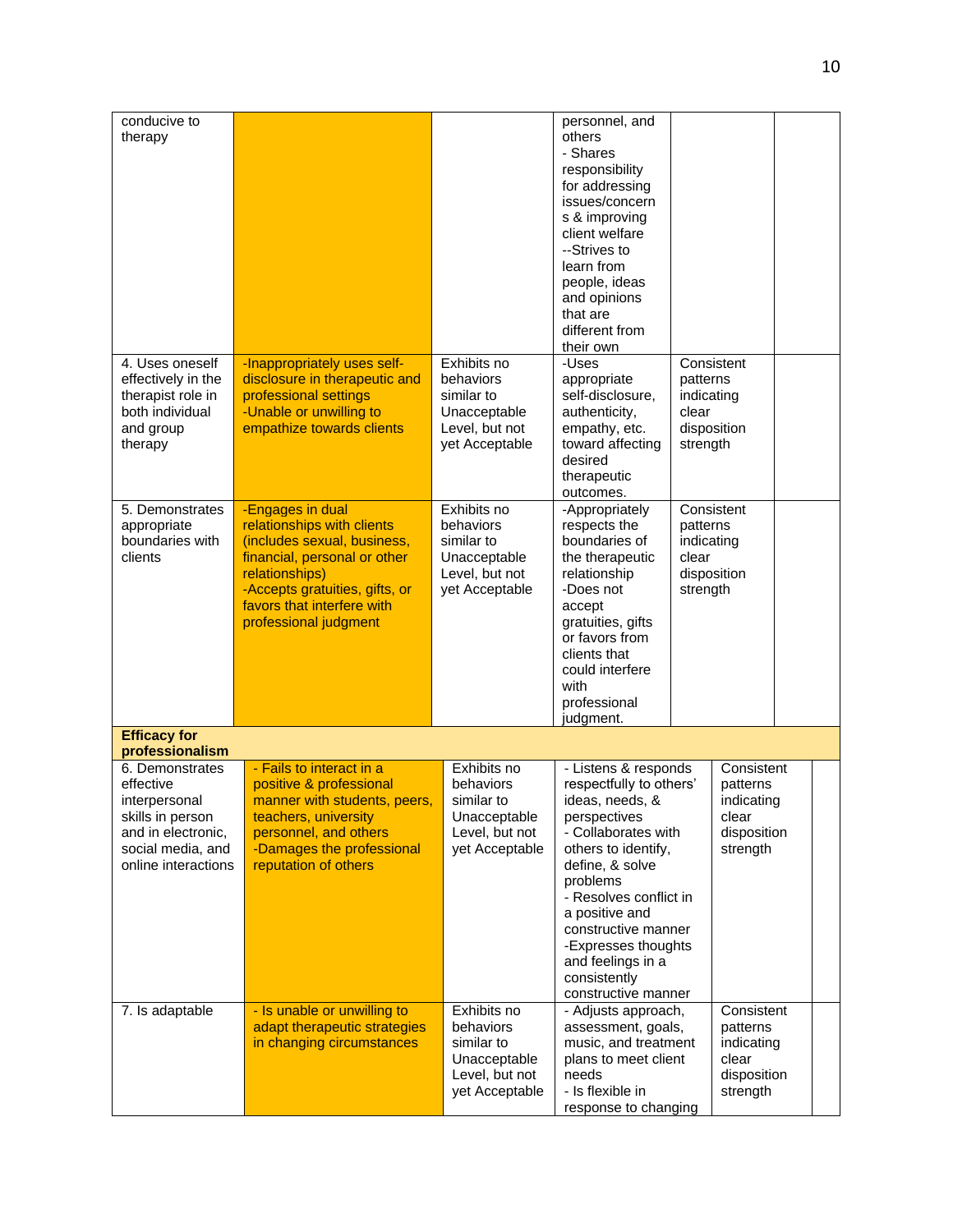|                                                      |                                                                                                                                                                                                                                         |                                                                                            | client, group & agency<br>environments<br>- Sees self as a<br>learner focused on<br>continuous<br>improvement                                                                                                                                                                                                                                                             |                                                                          |
|------------------------------------------------------|-----------------------------------------------------------------------------------------------------------------------------------------------------------------------------------------------------------------------------------------|--------------------------------------------------------------------------------------------|---------------------------------------------------------------------------------------------------------------------------------------------------------------------------------------------------------------------------------------------------------------------------------------------------------------------------------------------------------------------------|--------------------------------------------------------------------------|
| 8. Takes initiative                                  | - Makes no or little effort to<br>improve areas of deficiency<br>- Frequently fails to complete<br>or follow through with<br>assignments,<br>responsibilities, or tasks on<br>time<br>-Needs frequent prompting<br>to meet deadlines    | Exhibits no<br>behaviors<br>similar to<br>Unacceptable<br>Level, but not<br>yet Acceptable | - Proactively identifies<br>& takes responsibility<br>to solve problems<br>within own area of<br>responsibility<br>-Meets deadlines<br>without prompting<br>-Shows dependability<br>and follow through<br>with educational and<br>training tasks                                                                                                                          | Consistent<br>patterns<br>indicating<br>clear<br>disposition<br>strength |
| 9. Uses effective<br>oral & written<br>communication | - Makes frequent errors<br>affecting coherence and<br>comprehension in oral or<br>written communications<br>-Unable or unwilling to<br>improve oral and written<br>communication in English<br>-ignores messages or fails to<br>respond | Exhibits no<br>behaviors<br>similar to<br>Unacceptable<br>Level, but not<br>yet Acceptable | - Can speak, write,<br>listen, and<br>understand standard<br>English at a<br>professional working<br>proficiency<br>-Continually strives to<br>improve oral and<br>written<br>communication<br>- Writing and<br>speaking is<br>appropriate for the<br>audience and is clear,<br>coherent, and<br>understandable<br>- Uses gender-neutral<br>and non-biased<br>terminology | Consistent<br>patterns<br>indicating<br>clear<br>disposition<br>strength |

| 10. Responds<br>positively to<br>feedback on own<br>professional<br>performance                     | - Reacts<br>antagonistically to<br>feedback about<br>performance<br>-Shows little or no<br>self-awareness of<br>strengths and<br>weaknesses | Exhibits no<br>behaviors similar<br>to Unacceptable<br>Level, but not yet<br>Acceptable | - Seeks out feedback to<br>improve practice<br>- Respectfully receives &<br>acts on feedback to improve<br>practice<br>-Demonstrates critical self-<br>awareness of strengths and<br>weaknesses               | Consistent<br>patterns<br>indicating<br>clear<br>disposition<br>strength |  |
|-----------------------------------------------------------------------------------------------------|---------------------------------------------------------------------------------------------------------------------------------------------|-----------------------------------------------------------------------------------------|---------------------------------------------------------------------------------------------------------------------------------------------------------------------------------------------------------------|--------------------------------------------------------------------------|--|
| 11. Aware of<br>limitations,<br>problems and<br>values that may<br>interfere with<br>client service | -Unable or unwilling<br>to take necessary<br>action to protect<br>clients from one's<br>limitations or<br>problems                          | Exhibits no<br>behaviors similar<br>to Unacceptable<br>Level, but not yet<br>Acceptable | -Seeks out whatever action<br>is necessary<br>(i.e.supervision,<br>professional help, limiting<br>work with clients, etc.) to<br>ensure that clients are not<br>affected by one's limitations<br>and problems | Consistent<br>patterns<br>indicating<br>clear<br>disposition<br>strength |  |
| 12. Exhibits<br>professional<br>behavior,<br>appearance, and<br>demeanor                            | - Fails to act or dress<br>according to the<br>standards of the<br>site/agency<br>- Fails to maintain<br>composure in<br>fieldwork settings | Exhibits no<br>behaviors similar<br>to Unacceptable<br>Level, but not yet<br>Acceptable | - Meets deadlines &<br>responsibilities in<br>coursework & fieldwork<br>settings<br>- Produces quality work<br>- Is punctual<br>-responds promptly to<br>messages                                             | Consistent<br>patterns<br>indicating<br>clear<br>disposition<br>strength |  |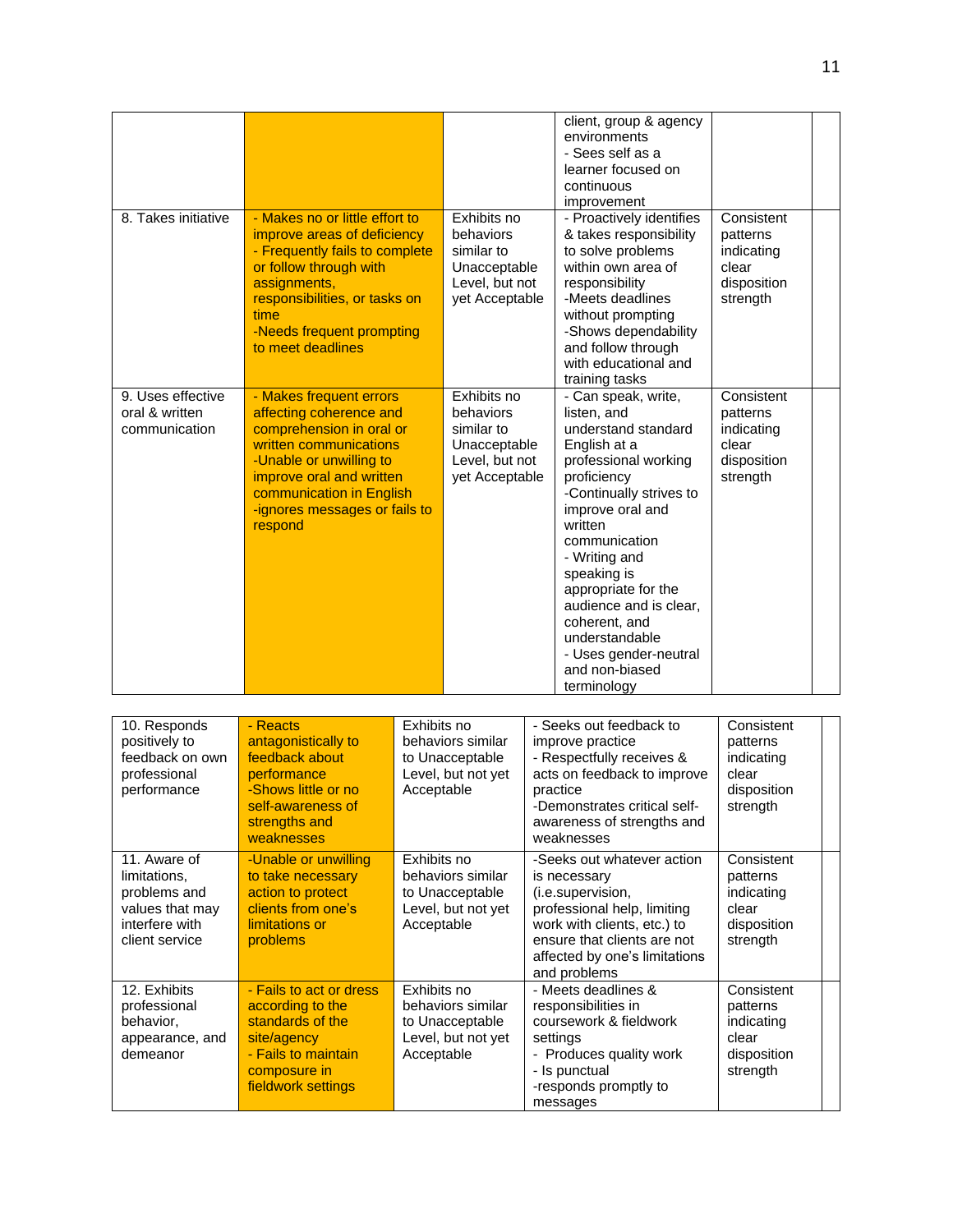|                                          | - Frequently late or<br>absent except when<br>excused in advance<br>-Is dishonest<br>-does not respond to<br>messages                                                                                                                                                                                                                                                                                                                                                                                         |                                                                                         | -completes paperwork in a<br>timely fashion<br>- Dresses professionally<br>- Is engaged, on-task,<br>prepared, & responsive<br>-Behaves with integrity and<br>honesty                                                                                                                                                                                                                                                                                                                                |                                                                          |  |
|------------------------------------------|---------------------------------------------------------------------------------------------------------------------------------------------------------------------------------------------------------------------------------------------------------------------------------------------------------------------------------------------------------------------------------------------------------------------------------------------------------------------------------------------------------------|-----------------------------------------------------------------------------------------|------------------------------------------------------------------------------------------------------------------------------------------------------------------------------------------------------------------------------------------------------------------------------------------------------------------------------------------------------------------------------------------------------------------------------------------------------------------------------------------------------|--------------------------------------------------------------------------|--|
| 13. Adheres to<br>professional<br>ethics | - Engages in illegal,<br>unethical conduct or<br>harassment involving<br>clients, colleagues,<br>staff, supervisors, or<br>others<br>-Engages in any<br>conduct that violates<br>the human or civil<br>rights of others<br>- Mishandles and/or<br>fails to maintain<br>privacy of client<br>information<br>-Exploits clients in<br>any way<br>- Acts in a dangerous<br>or irresponsible<br>manner that might<br>place clients at risk<br>- Violates the AMTA<br>Code of ethics and/or<br><b>VU Honor Code</b> | Exhibits no<br>behaviors similar<br>to Unacceptable<br>Level, but not yet<br>Acceptable | - Maintains confidentiality of<br>information about clients<br>and agencies<br>- Complies with university<br>policies, legal requirements<br>and agency policies<br>- Respects others' human<br>and civil rights of clients and<br>others<br>-Respects the property,<br>personal space, &<br>differences of clients and<br>others<br>-Prioritizes the safety and<br>welfare of clients at all times<br>-Reports any client<br>incidents, risks or threats to<br>safety immediately to<br>supervisors | Consistent<br>patterns<br>indicating<br>clear<br>disposition<br>strength |  |

## **Dispositions Reporting Form for any disposition scored as Unacceptable** *Please return to Sangeeta Swamy, Director of Music Therapy, VUCA 2519, sangeeta.swamy@valpo.edu* **Music Therapy student: \_\_\_\_\_\_\_\_\_\_\_\_\_\_\_\_\_\_\_\_\_ Form Completed by \_\_\_\_\_\_\_\_\_\_\_\_\_\_\_\_\_\_Date \_\_\_\_\_\_\_\_\_\_**

| <b>Disposition</b><br># | Description of Incident or<br><b>Pattern</b> | <b>Recommended Action</b>                                                                                                                                                                                             |
|-------------------------|----------------------------------------------|-----------------------------------------------------------------------------------------------------------------------------------------------------------------------------------------------------------------------|
|                         |                                              | $\Box$ I have talked with student & the student is committed to<br>improvement<br>$\Box$ University supervisor intervention needed<br>$\Box$ Severity of concern warrants immediate attention by Music<br>Dept. Chair |
|                         |                                              | $\Box$ I have talked with student & the student is committed to<br>improvement<br>$\Box$ University supervisor intervention needed<br>$\Box$ Severity of concern warrants immediate attention by Music<br>Dept. Chair |

## **Follow-up Log:**

Date | Intervention | By | Result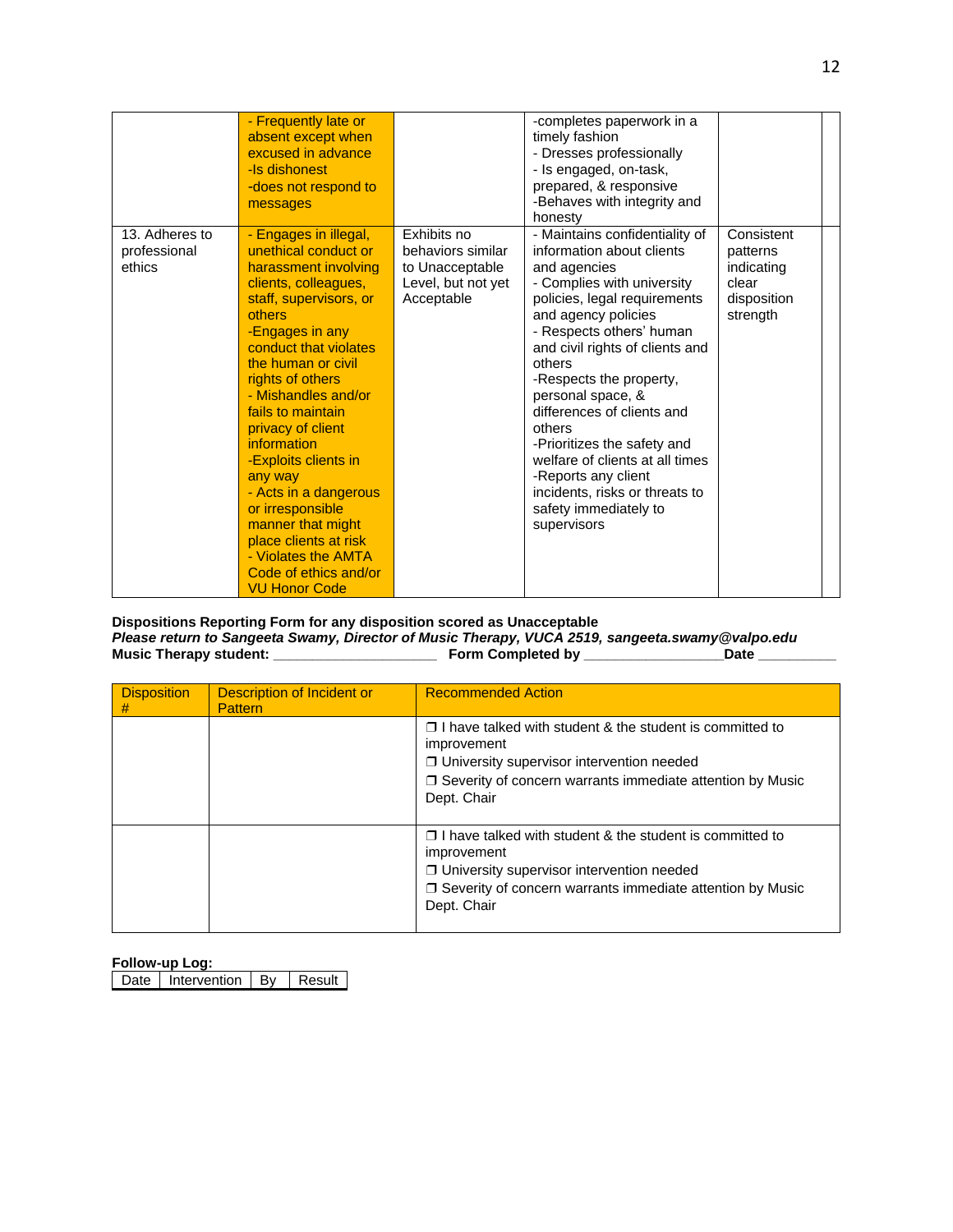## **Fieldwork Evaluation Forms**

The following forms are used to evaluate students at their practicum and internship sites. They are used to determine competency and readiness to continue on to the next Checkpoint and Field placement, or for readiness to graduate and work professionally at an entry level.

| Please check term:                  |          | Fall (Due December 1 <sup>st</sup> ) Spring (Due May 1 <sup>st</sup> ) |
|-------------------------------------|----------|------------------------------------------------------------------------|
| Date:<br>Site:                      | Student: | Academic Year of Internship: _______                                   |
| Supervisor:                         |          | Supervisor's License(s):<br>License #                                  |
| <b>Supervisor's Certifications:</b> |          | <b>Certification #</b>                                                 |

# **Valparaiso University Music Therapy Practicum Evaluation form**

The site supervisor's evaluation is essential to academic and professional development of students in all areas of field training. This evaluation counts for 40% of the grade in the clinical course that accompanies the practicum experience. It assists the student and the program in understanding their areas of strength as well as the areas of needed growth for the student to become an entry level professional.

Site supervisors and faculty supervisors should rate students developmentally – rating their skills as compared to what one would expect from a student at either the first or second semester of practicum experience as appropriate. A passing grade in the first semester of practicum is 2.5, whereas a passing grade in the second semester is 3.0. Please prioritize client ethics and consider the readiness of students to enter an internship as you complete the evaluation.

#### **Ratings:**

**1 - UNSATISFACTORY:** The student lacks competence in this area.

**2 - DEVELOPING**: The student is developing competence in this area, and should be working to actively grow and develop skills. This is appropriate for a first semester practicum student.

**3 - COMPETENT**: The student possesses competence in this area and shows a solid foundation. This is

the minimum passing score in each category for a practicum student in the 2nd semester of training.

**4 - EXCELLENT**: The student's performance exceeds expectations for student in training.

**5 - MASTERY:** The student's performance is exceptional for student in training.

**N -** No opportunity to assess or observe.

### **Musical Skills Overall Rating\_\_\_\_**

\_\_\_Assists, co-leads or leads and accompanies proficiently on voice, percussion and either piano or guitar

\_\_\_\_Able to plan and assist, co-lead or lead a warm-up exercise

\_\_\_Uses appropriate accompaniment patterns and precomposed pieces or songs in a variety of moods and styles to support client wellbeing

Demonstrates use of a diverse repertoire of traditional, folk, world and popular music appropriate for clients of various ages, cultures, gender identities, sexual orientations, religions, abilities and other identities

\_\_\_Uses the voice effectively, with attention to beauty and aesthetics as accompaniment and a capella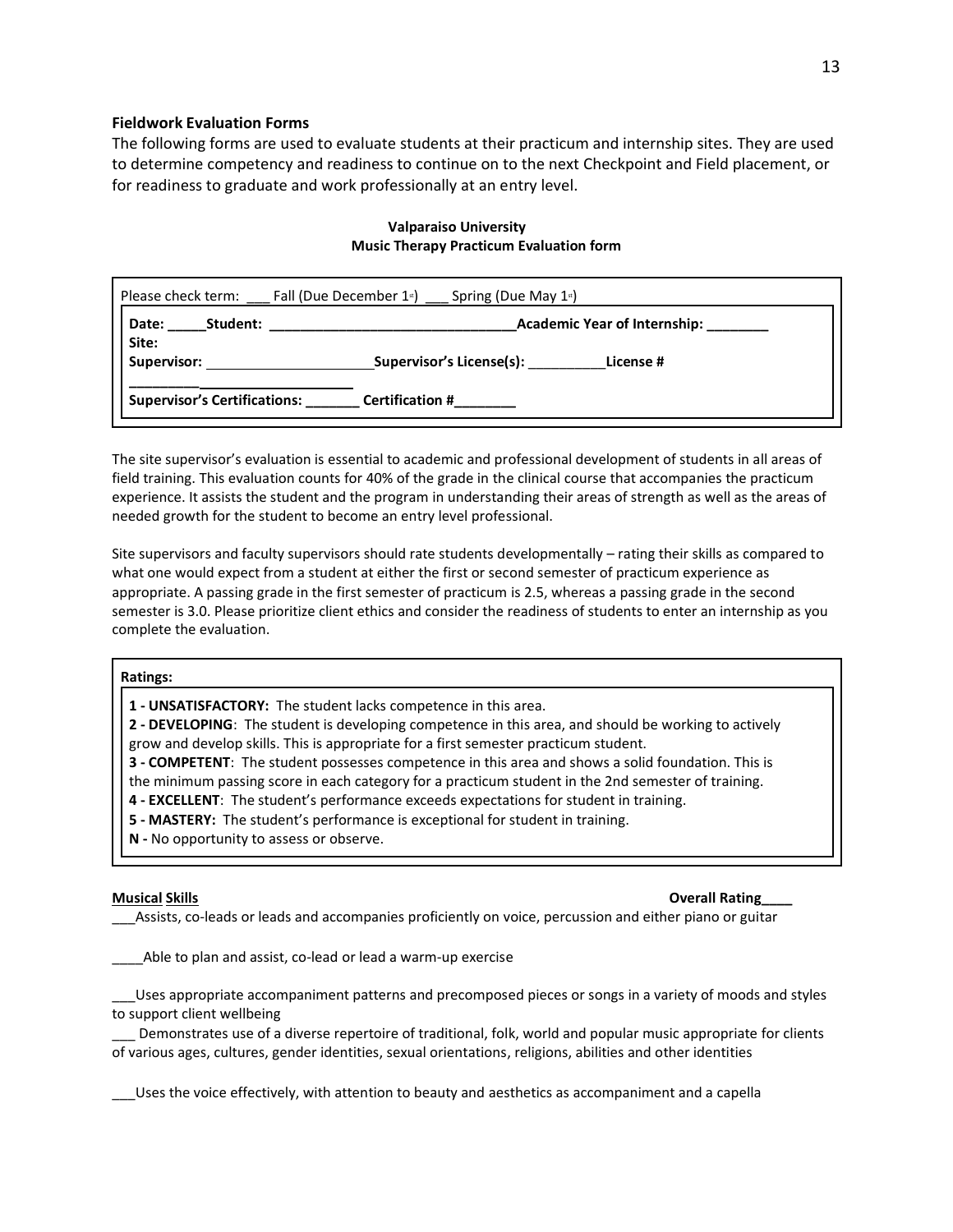\_\_\_Demonstrates ability to play and adapt simple compositions in at least 2 keys on guitar or piano according to the needs of clients

\_\_\_Cares for and maintain instruments

**Comments:**

### **Therapeutic Skills: Overall Rating\_\_\_\_**

\_\_\_Assists in creating a physical environment (e.g., arrangement of space, furniture, equipment, and instruments) that is conducive to therapy

\_\_\_Recognizes significant events in music therapy sessions as they occur

\_\_\_Is able to interpret significant events in music therapy sessions and adjust plan through supervision

Assists, co-leads, or leads music therapy experiences according to treatment plan, that address goals and objectives for client population

Provides verbal and nonverbal direction, cues, communication and expectations of behavior for successful client participation

\_\_\_ Assists the client in communicating more effectively, through providing feedback, verbal reflection, or other means

\_\_\_ As a co-leader or leader, paces music experiences according to the client's needs and situational factors

\_\_\_\_Demonstrates sensitivity in working with socio-culturally diverse populations

\_\_\_\_ Recognizes and responds appropriately to situations in which there are clear and present dangers to the client and/or others

Aware of new technologies available to support client progress

\_\_\_ Assists, co-leads, or leads structured and improvisatory movement experiences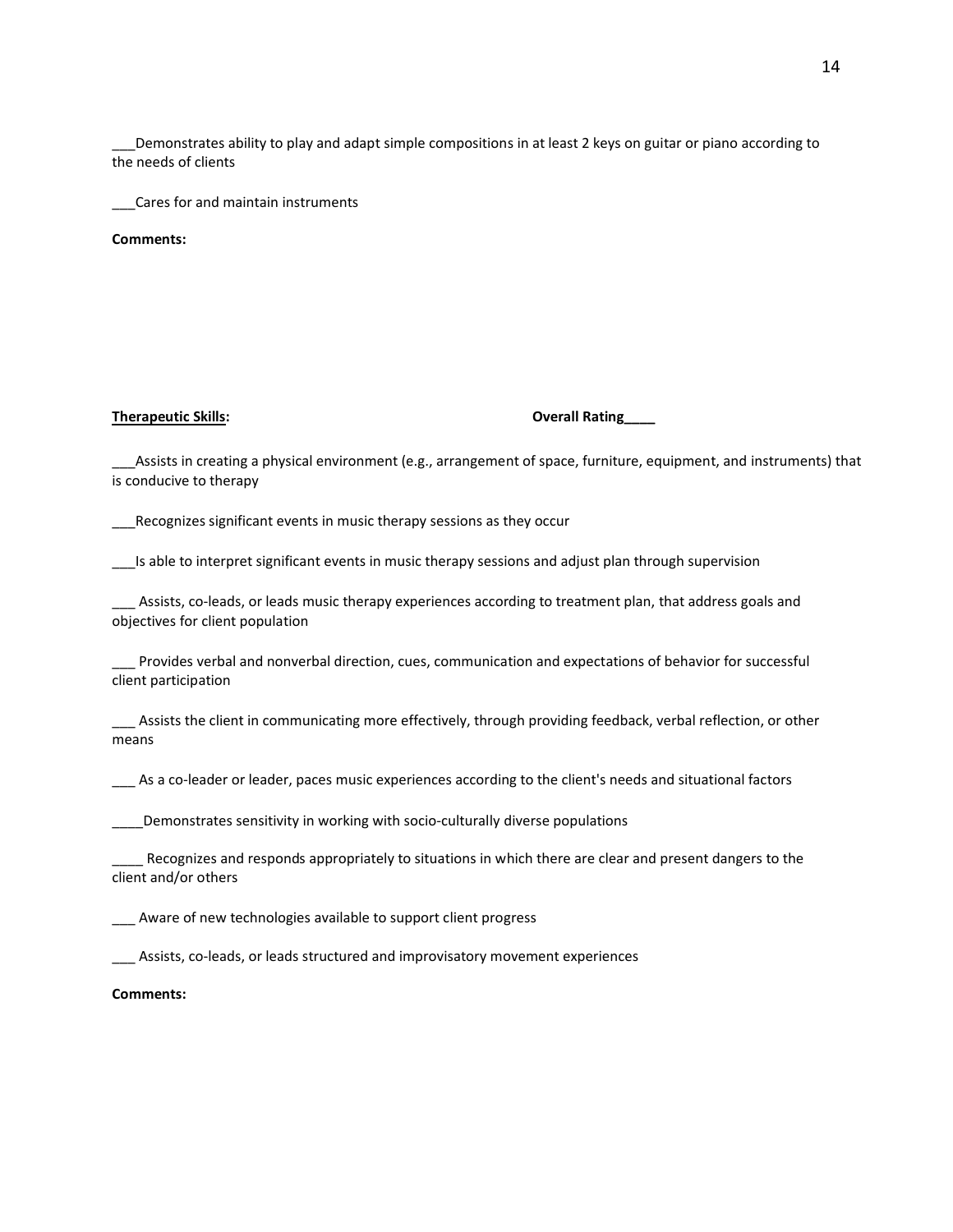### **Professional Role/Ethics Coverall rating Coverall rating Coverall rating Coverall rating Coverall rating Coverall rating Coverall rating Coverall rating Coverall rating Coverall rating Coverall rating Coverall rating Cove**

\_\_\_\_\_Demonstrates dependability and follow through with all tasks regarding education and professional training

\_\_\_\_Accepts criticism/feedback with willingness and follow through in a productive manner

Resolves conflicts in a positive and constructive manner

\_\_\_\_Meets deadlines without prompting

\_\_\_\_Expresses thoughts and personal feelings in a consistently constructive manner

\_\_\_\_Demonstrates self-awareness of strengths and weaknesses

\_\_\_\_Demonstrates sensitivity and respect for diverse cultural backgrounds

\_\_\_\_Treats all persons with dignity and respect, regardless of differences in race, ethnicity, language, religion, marital status, gender, gender identity or expression, sexual orientation, age, ability, socioeconomic status, or political affiliation.

#### **Comments:**

## **Treatment Planning and Documentation Coverall rating** \_\_\_\_ Understands basic and common terminology relating to clients and site

\_\_\_\_Writes assessments, goals and objectives, and treatment plans in a clear, coherent and comprehensive manner

\_\_\_\_Is able to observe and assess the client's strengths, needs, musical preferences, level of musical functioning, socio-cultural identity, and development

\_\_\_\_Identifies the client's functional and dysfunctional behaviors

\_\_\_\_ Understands client progress and the importance of evaluating the effectiveness of therapeutic strategies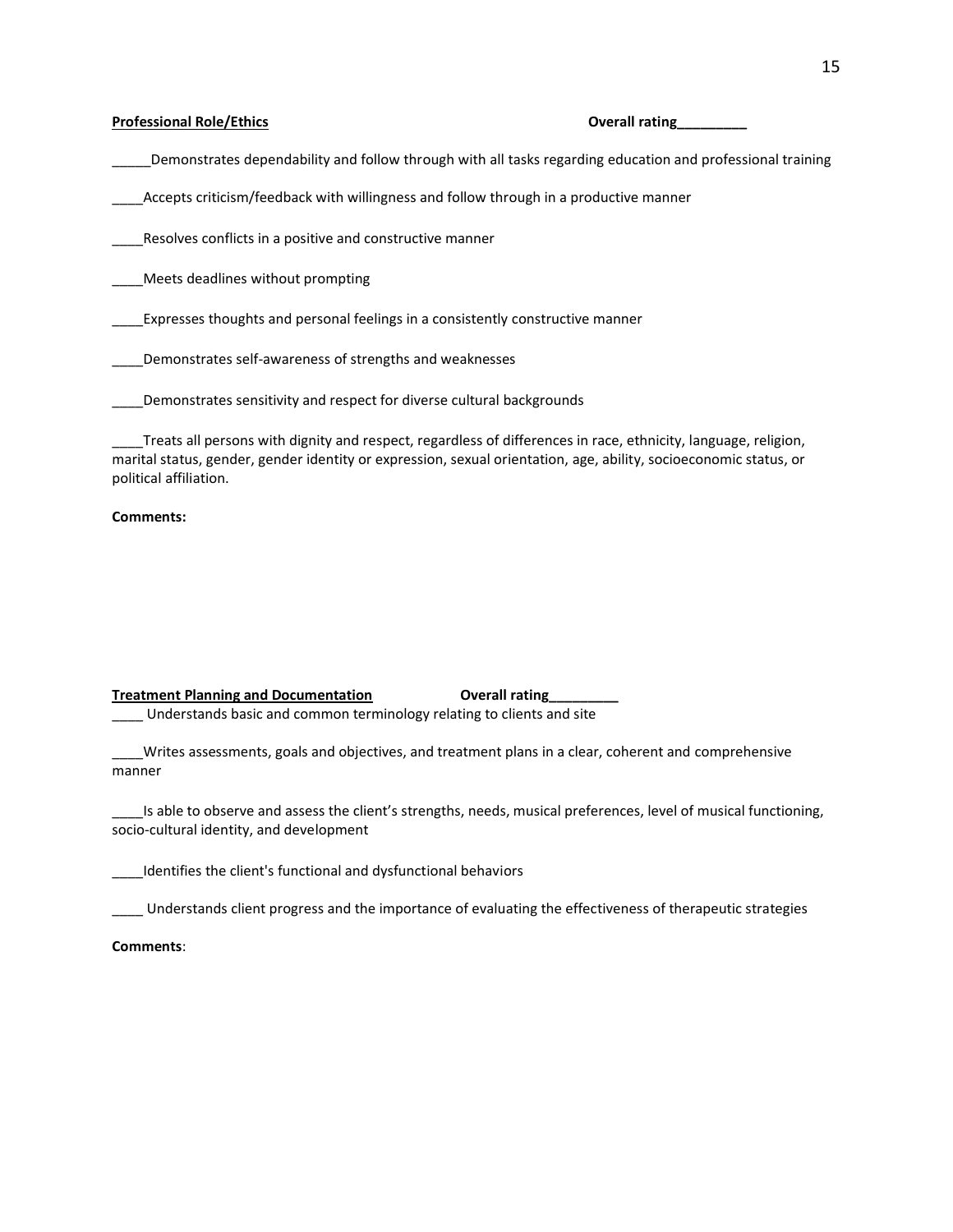#### **Therapeutic Relationship with Clients: Overall Rating**\_\_\_\_

\_\_\_ Able to empathize and create therapeutic alliance with client(s)

\_\_\_Effectively encourages client participation in the therapeutic process

Is sensitive to culturally appropriate verbal and nonverbal communication with clients

Demonstrates awareness of the influence of race, ethnicity, language, religion, marital status, gender, gender identity or expression, sexual orientation, age, ability, socioeconomic status, or political affiliation on the therapeutic process

\_\_\_\_Demonstrates awareness of how goals and objectives shape the therapeutic process

\_\_\_Able to set clear, supportive limits and follow through with them

\_\_\_ Uses appropriate self-disclosure, authenticity, and empathy toward clients

\_\_\_ Is aware of one's own feelings, attitudes, and actions towards the client

Able to terminate effectively as co-leader

#### **Comments**:

## **Group Skills: (if applicable) Overall Rating**\_\_\_

- \_\_\_ Able to formulate goals and objectives for group therapy based upon assessment findings
- \_\_\_ Able to formulate music therapy strategies for groups based upon goals and objectives
- \_\_\_ Able to work effectively as co-leader

\_\_\_Promotes a sense of group cohesiveness and/or a feeling of group membership

\_\_\_ Demonstrates basic knowledge of the dynamics and processes of therapy groups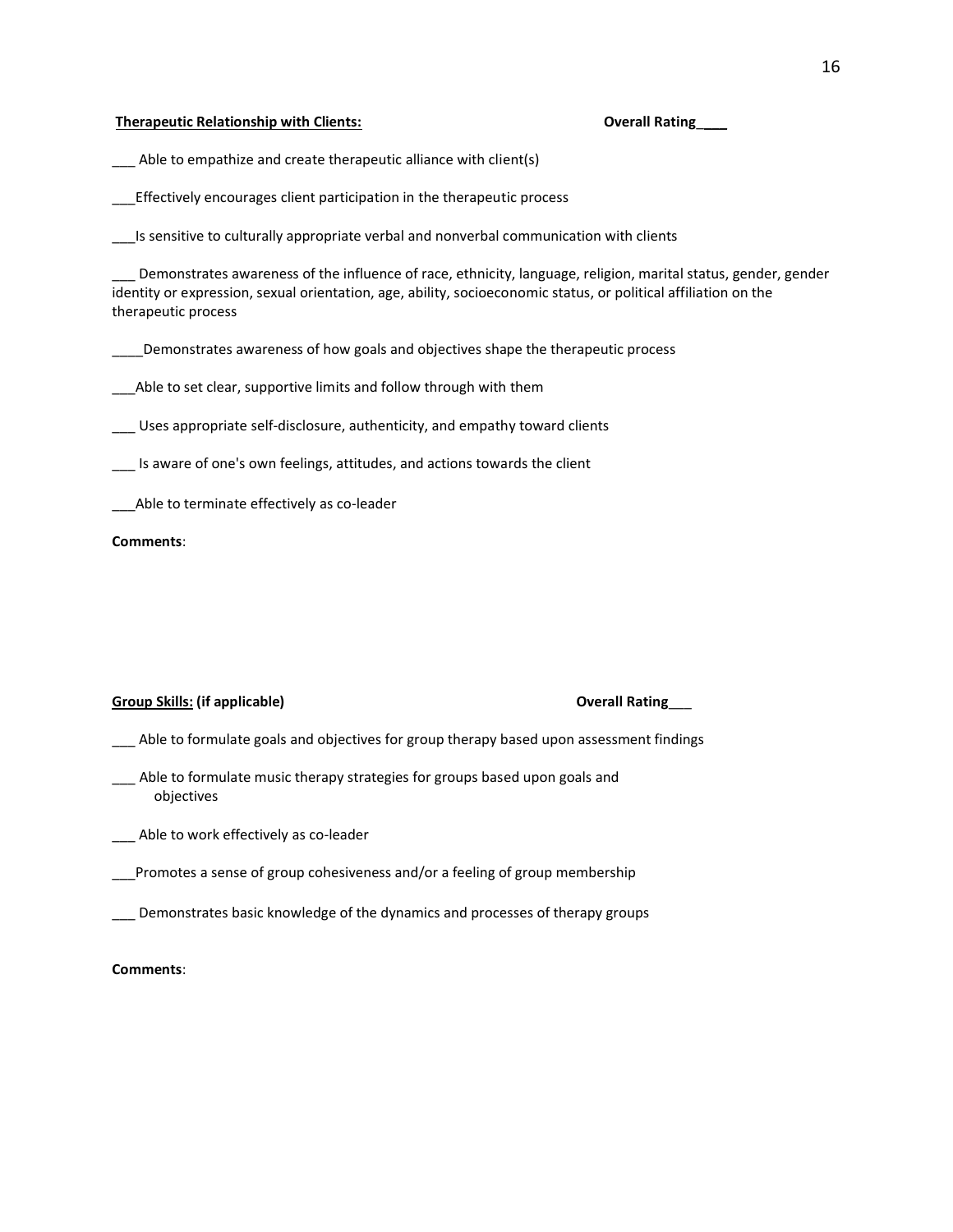## **Legal and ethical knowledge: Overall Rating**\_\_\_\_\_

- \_\_\_Demonstrates knowledge of site regulations and policies affecting music therapy treatment
- Demonstrates knowledge and adherence to the AMTA Code of Ethics and Standards of Clinical Practice
- **\_\_\_\_** Conducts oneself in an ethical manner
- \_\_\_ Adheres to all laws and regulations regarding the human rights of clients, including confidentiality
- \_\_\_Is sensitive to the political, social, economic and cultural systems affecting clients

**Comments:**

## **Effective team membership: Overall Rating**\_\_\_\_\_

\_\_\_ Able to establish and maintain interpersonal relationships with clients and team members that are appropriate and conducive to therapy

\_\_\_\_Works well with all levels of staff

#### **Comments:**

## **Use of Supervision: Overall Rating**\_\_\_

- \_\_\_\_Able to identify strengths and weaknesses
- \_\_\_\_ Uses self-disclosure appropriately in supervision
- **LETT** Demonstrates openness to learn from supervisor
- \_\_\_\_ Prepares for supervision
- \_\_\_\_ Able to accept and effectively integrate feedback provided by supervisor
- \_\_\_\_ Able to share and learn from colleagues in group supervision
- \_\_\_\_Able to recognize limitations and seek guidance
- \_\_\_\_Able to clearly communicate needs to supervisor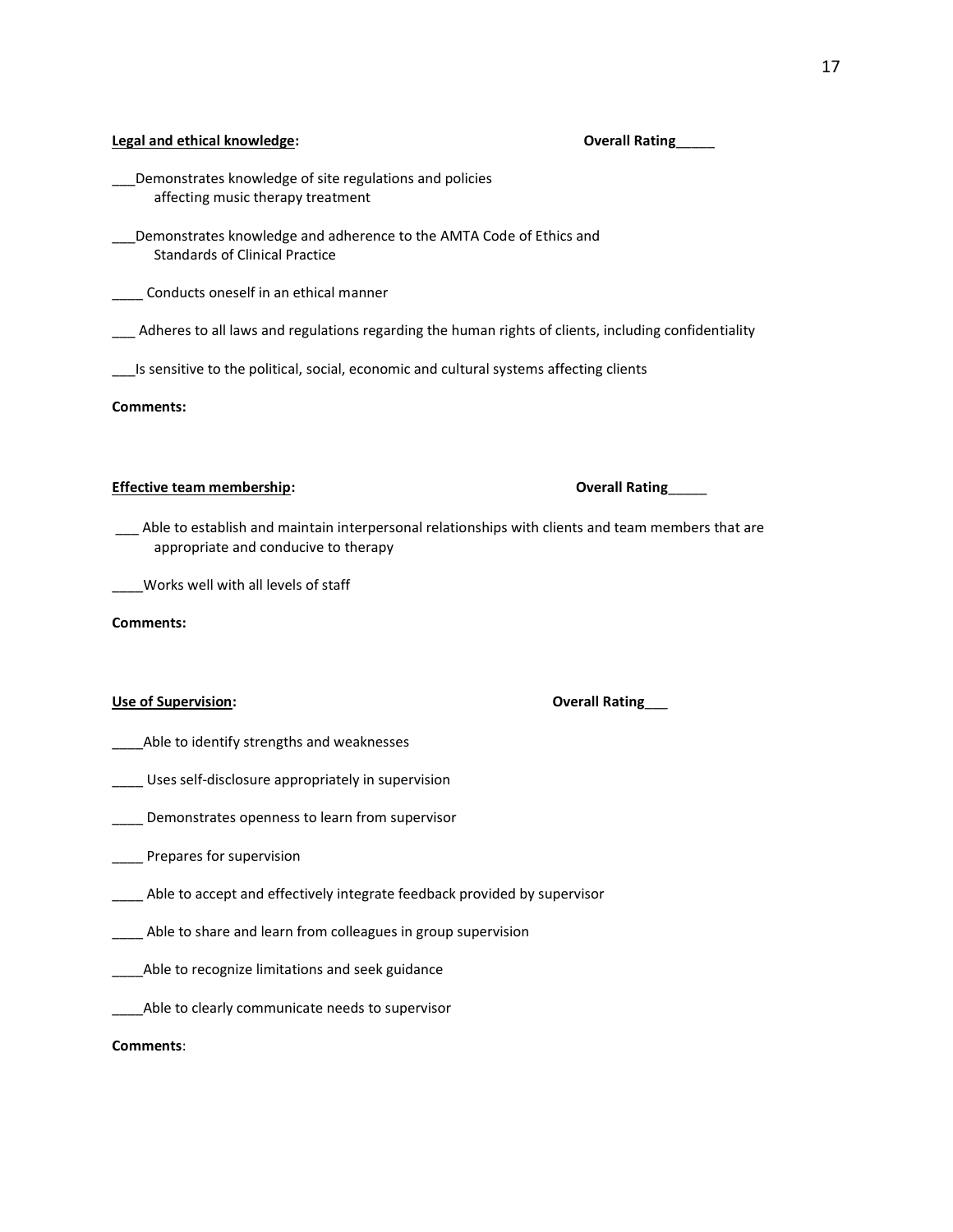**AREAS OF STRENGTH AND FURTHER DEVELOPMENT: IN THE SPACES BELOW PROVIDE THE STUDENT WITH FEEDBACK CONCERNING HIS OR HER STRENGTHS AND RECOMMENDATIONS FOR FURTHER DEVELOPMENT IN CLINICAL AND OTHER PROFESSIONAL AREAS.** *(For additional comments please attach an additional sheet or write on back)*

| <b>Faculty Supervisor's Name</b> | <b>Signature</b> | Date |
|----------------------------------|------------------|------|
| <b>Site Supervisor's Name</b>    | <b>Signature</b> | Date |
| <b>Student's Name</b>            | <b>Signature</b> | Date |

My signature indicates that I have read and discussed (not necessarily that I agree or disagree with) this evaluation with my supervisor.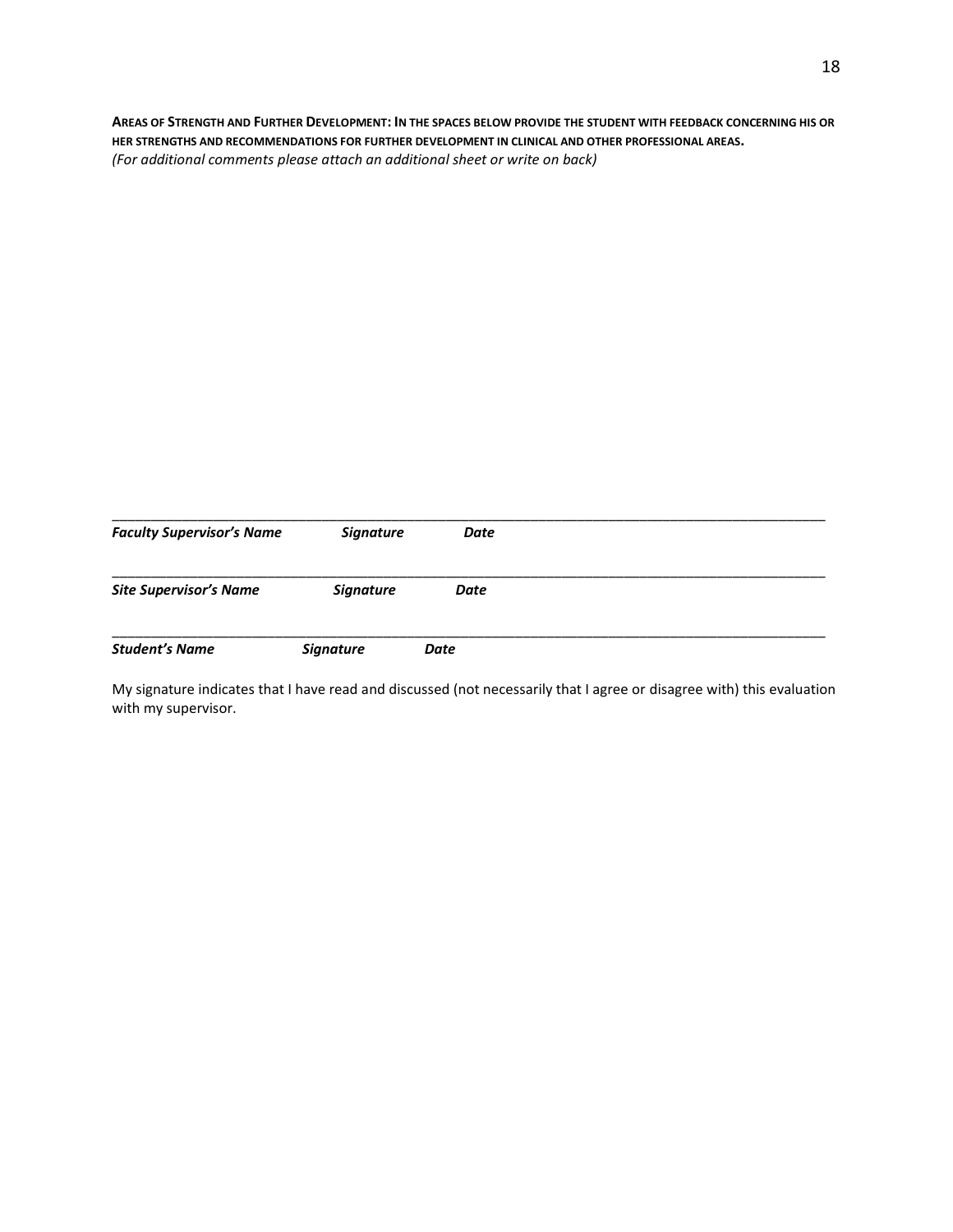## **Valparaiso University Music Therapy Internship Evaluation form**

| Fall (Due December 1 <sup>st</sup> ) Spring (Due May 1 <sup>st</sup> )<br>Please check term: |                                       |  |  |
|----------------------------------------------------------------------------------------------|---------------------------------------|--|--|
| <b>Academic Year of Internship:</b><br>Student:<br>Date:                                     |                                       |  |  |
| Site:<br>Supervisor:                                                                         | Supervisor's License(s):<br>License # |  |  |
| <b>Supervisor's Certifications:</b>                                                          | <b>Certification #</b>                |  |  |

The site supervisor's evaluation is essential to academic and professional development of students in all areas of field training. This evaluation counts for 50% of the grade in the clinical course that accompanies the internship experience. It assists the student and the program in understanding their areas of strength as well as the areas of needed growth for the student to become an entry level professional.

Site supervisors and faculty supervisors should rate students developmentally – rating their skills as compared to what one would expect from a student at either the first or second semester of internship experience as appropriate. A passing grade in the first semester of internship is 2.5, whereas a passing grade in the second semester is 3.0. As you complete the evaluation, please prioritize client ethics in considering each student's readiness to enter the field of music therapy as an entry level professional.

### **Ratings:**

**1 - UNSATISFACTORY:** The intern lacks competence in this area.

**2 - DEVELOPING**: The intern is developing competence in this area, and is working to actively grow and

develop skills. This is appropriate for a first semester intern.

**3 - COMPETENT**: The intern possesses competence in this area and shows a solid foundation. This is the minimum passing score in each category for an intern in the 2nd semester of training.

**4 - EXCELLENT**: The intern's performance exceeds expectations for student in training.

**5 - MASTERY:** The intern's performance is exceptional for student in training.

**N -** No opportunity to assess or observe.

**Musical Skills Overall Rating\_\_\_\_**

\_\_\_Leads and accompanies proficiently on instruments including, but not limited to, voice, piano, guitar, and percussion

\_\_\_\_Able to plan and lead a warm-up exercise and demonstrate appropriate closure

\_\_\_Uses varied accompaniment patterns, original melodies, and precomposed pieces or songs in a variety of moods and styles to foster therapeutic support or change

\_\_\_ Utilizes a diverse repertoire of traditional, folk, world and popular music appropriate for clients of various ages, cultures, gender identities, sexual orientations, religions, abilities and other identities

\_\_\_Uses the voice effectively in a therapeutic capacity, with attention to beauty and aesthetics as accompaniment and a capella

Demonstrates ability to harmonize and transpose simple compositions in several keys according to the needs of clients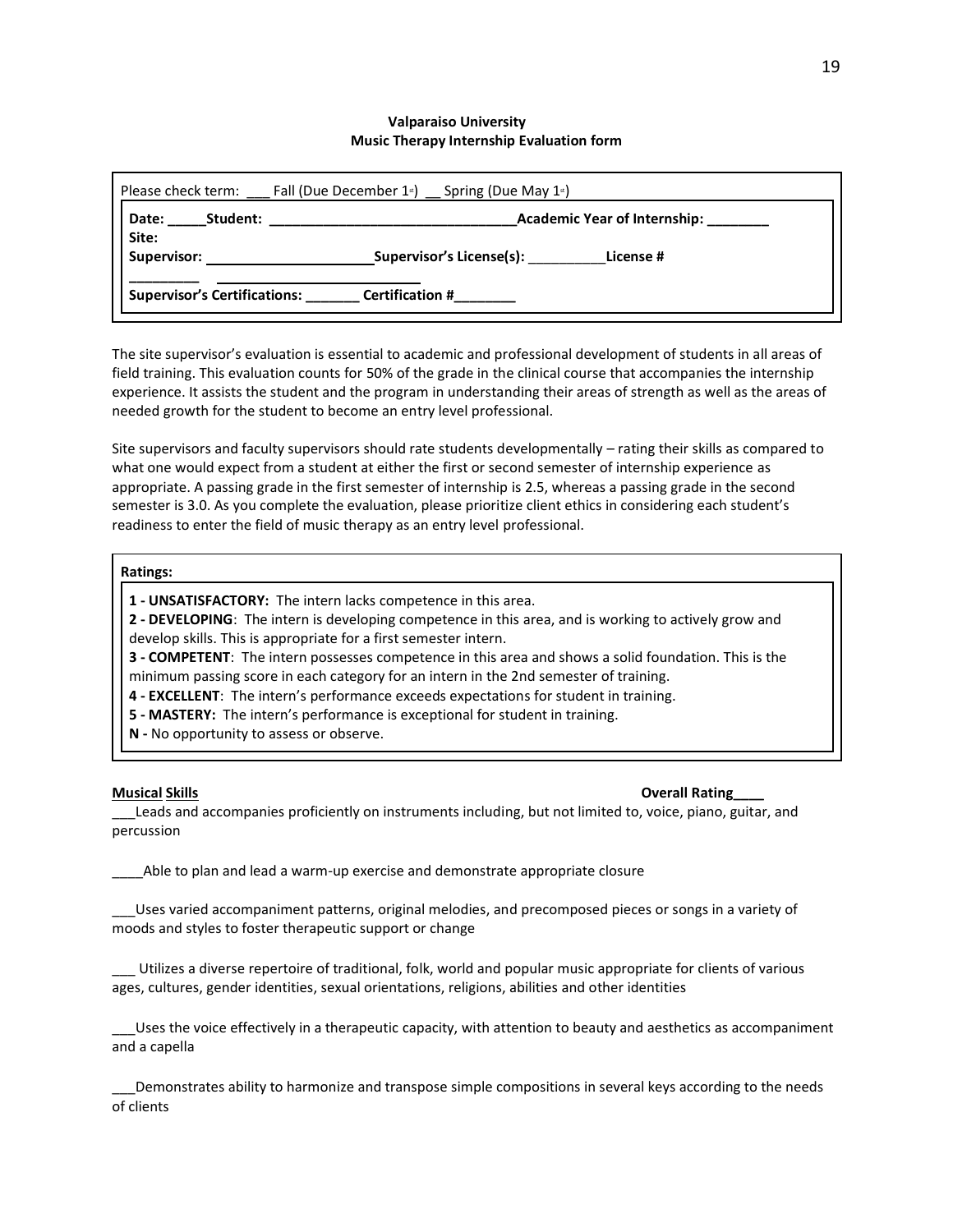\_\_\_Improvises on pitched and unpitched instruments, and vocally in a variety of settings including individual, dyad, small or large group

\_\_\_Cares for and maintain instruments

**Comments:**

### **Therapeutic Skills: Overall Rating\_\_\_\_**

\_\_\_Creates a physical environment (e.g., arrangement of space, furniture, equipment, and instruments) that is conducive to therapy

\_\_\_Demonstrates basic knowledge of the potential, limitations, and problems of client populations

Recognizes, interprets, and responds appropriately to significant events in music therapy sessions as they occur

Provides music therapy experiences according to treatment plan, that address goals and objectives for client population

\_\_\_ Provides verbal and nonverbal direction, cues, communication and expectations of behavior for successful client participation

\_\_\_ Assists the client in communicating more effectively, through providing feedback, verbal reflection, or other means

\_\_\_Plans, sequences and pace music experiences within a session according to the client's needs and situational factors

Demonstrates skill in working with socio-culturally diverse populations

\_\_\_\_ Recognizes significant changes and patterns in the client's response to therapy, modifying music therapy approaches as needed

Recognizes and responds appropriately to situations in which there are clear and present dangers to the client and/or others

\_\_\_ Maintains a working knowledge of new technologies and implement as needed to support client progress towards treatment goals and objectives

\_\_\_ Is able to translate concepts and theories into appropriate treatment interventions

\_\_\_ Directs structured and improvisatory movement experiences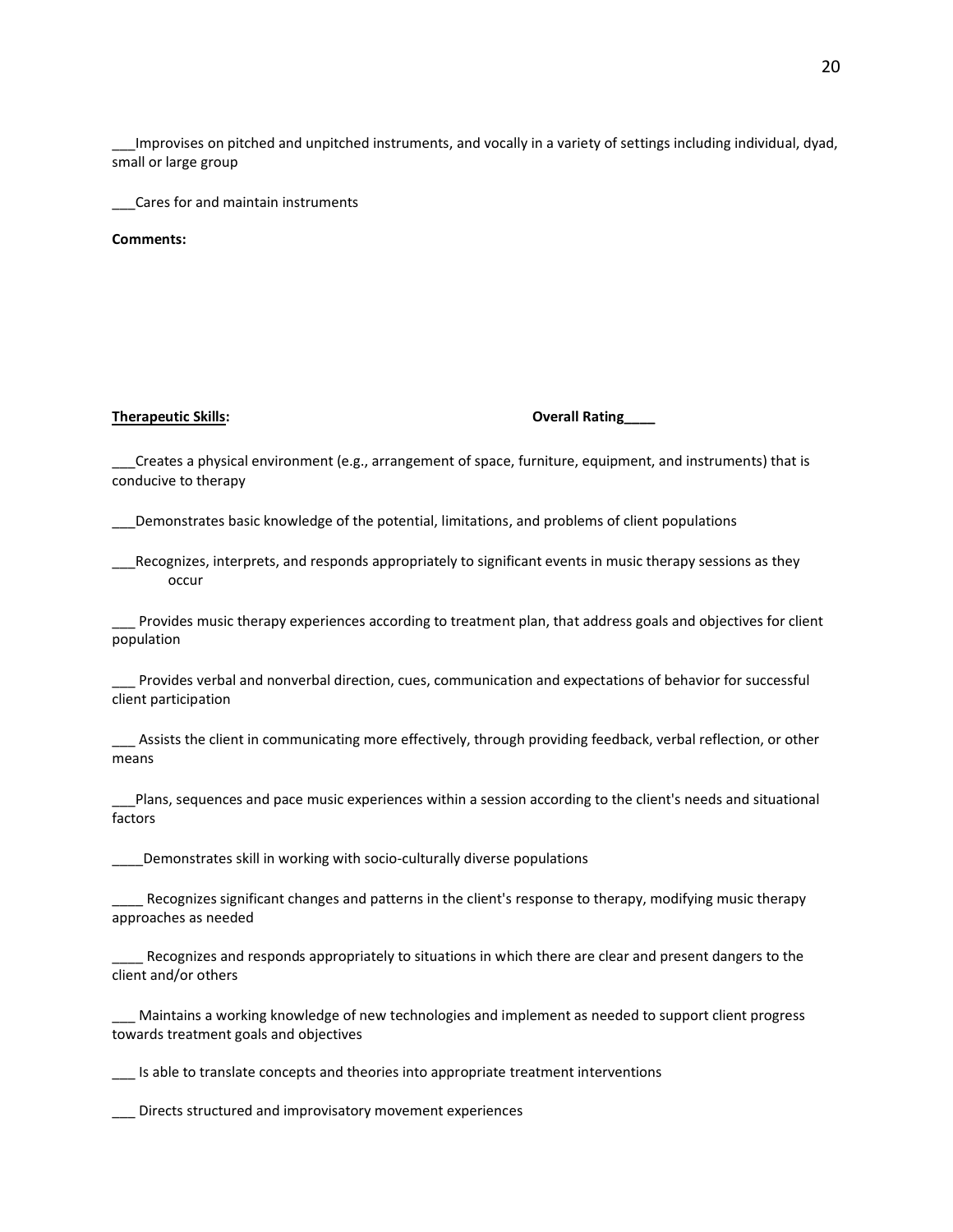## **Comments:**

| <b>Professional Role/Ethics</b>                                                       | Overall rating                                                                                                 |
|---------------------------------------------------------------------------------------|----------------------------------------------------------------------------------------------------------------|
| Presents clear and concise case conference material                                   |                                                                                                                |
|                                                                                       | Demonstrates dependability and follow through with all tasks regarding education and professional training     |
| Accepts criticism/feedback with willingness and follow through in a productive manner |                                                                                                                |
| Resolves conflicts in a positive and constructive manner                              |                                                                                                                |
| Meets deadlines without prompting                                                     |                                                                                                                |
| Expresses thoughts and personal feelings in a consistently constructive manner        |                                                                                                                |
| Demonstrates critical self-awareness of strengths and weaknesses                      |                                                                                                                |
| Demonstrates knowledge of and respect for diverse cultural backgrounds                |                                                                                                                |
|                                                                                       | Treats all persons with dignity and respect, regardless of differences in race, ethnicity, language, religion, |

marital status, gender, gender identity or expression, sexual orientation, age, ability, socioeconomic status, or political affiliation.

## **Comments:**

## **Treatment Planning and Documentation Coverall rating** \_\_\_\_ Utilizes and understands basic and common terminology relating to clients and site

Writes and updates professional client reports throughout all phases of the music therapy process in a holistic, accurate, concise, and objective manner

\_\_\_\_ Develops and uses data-gathering techniques during all phases of the clinical process including assessment, treatment, evaluation, and termination

\_\_\_\_ Writes documentation that meets the requirements of the site, university as well as external legal, regulatory, and reimbursement bodies

\_\_\_\_Selects and implements effective methods for assessing the client's strengths, needs, musical preferences, level of musical functioning, socio-cultural identity, and development

\_\_\_\_Observes and accurately records the client's responses to assessment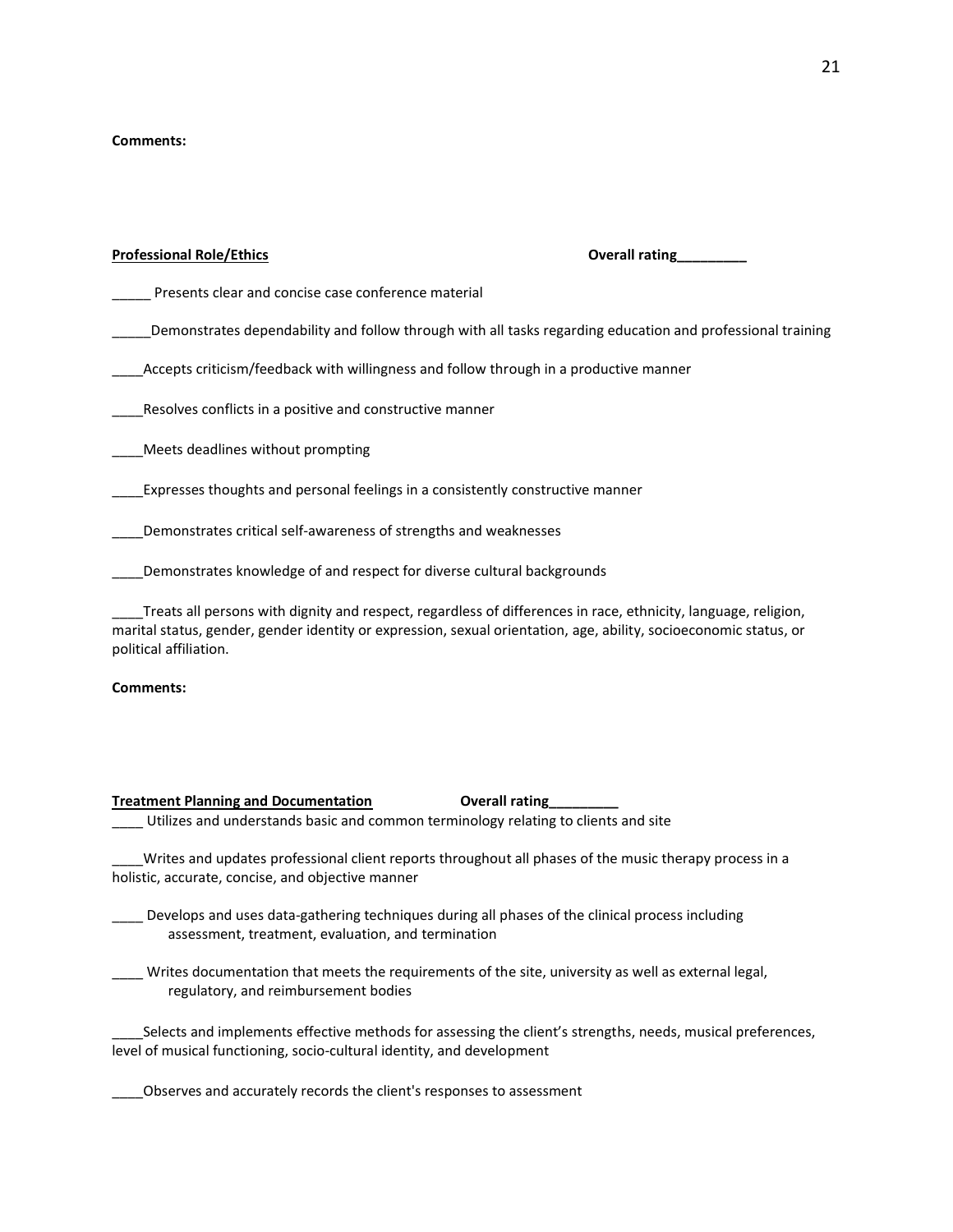Identifies the client's functional and dysfunctional behaviors

\_\_\_\_Communicates assessment findings and recommendations in written and verbal forms

Identifies the client's strengths and primary treatment needs in music therapy through an analysis and interpretation of assessment data

Determines the client's appropriate music therapy group and/or individual placement

\_\_\_\_ Selects or creates music therapy experiences that meet the client's objectives

\_\_\_\_ Designs and implements methods for evaluating and measuring client progress and the effectiveness of therapeutic strategies

**Comments**:

### **Therapeutic Relationship with Clients: Overall Rating**\_\_\_\_

Able to create therapeutic alliance with client

\_\_\_Able to empathize and reflect the feelings the client is conveying

\_\_\_Effectively encourages client participation in the therapeutic process

\_\_\_Utilizes culturally appropriate verbal and nonverbal communication with clients

Demonstrates awareness of the influence of race, ethnicity, language, religion, marital status, gender, gender identity or expression, sexual orientation, age, ability, socioeconomic status, or political affiliation on the therapeutic process

\_\_\_\_Effectively sets clear goals with clients that shape the therapeutic process

Able to set clear, supportive limits and follow through on them

\_\_\_ Uses appropriate self-disclosure, authenticity, and empathy toward affecting desired therapeutic outcomes

\_\_\_ Recognizes the impact of one's own feelings, attitudes, and actions on the client and the therapy process

Assesses potential benefits and detriments of termination, developing and implementing a music therapy termination plan

\_\_\_Able to terminate effectively, preparing client and coordinating with site discharge policies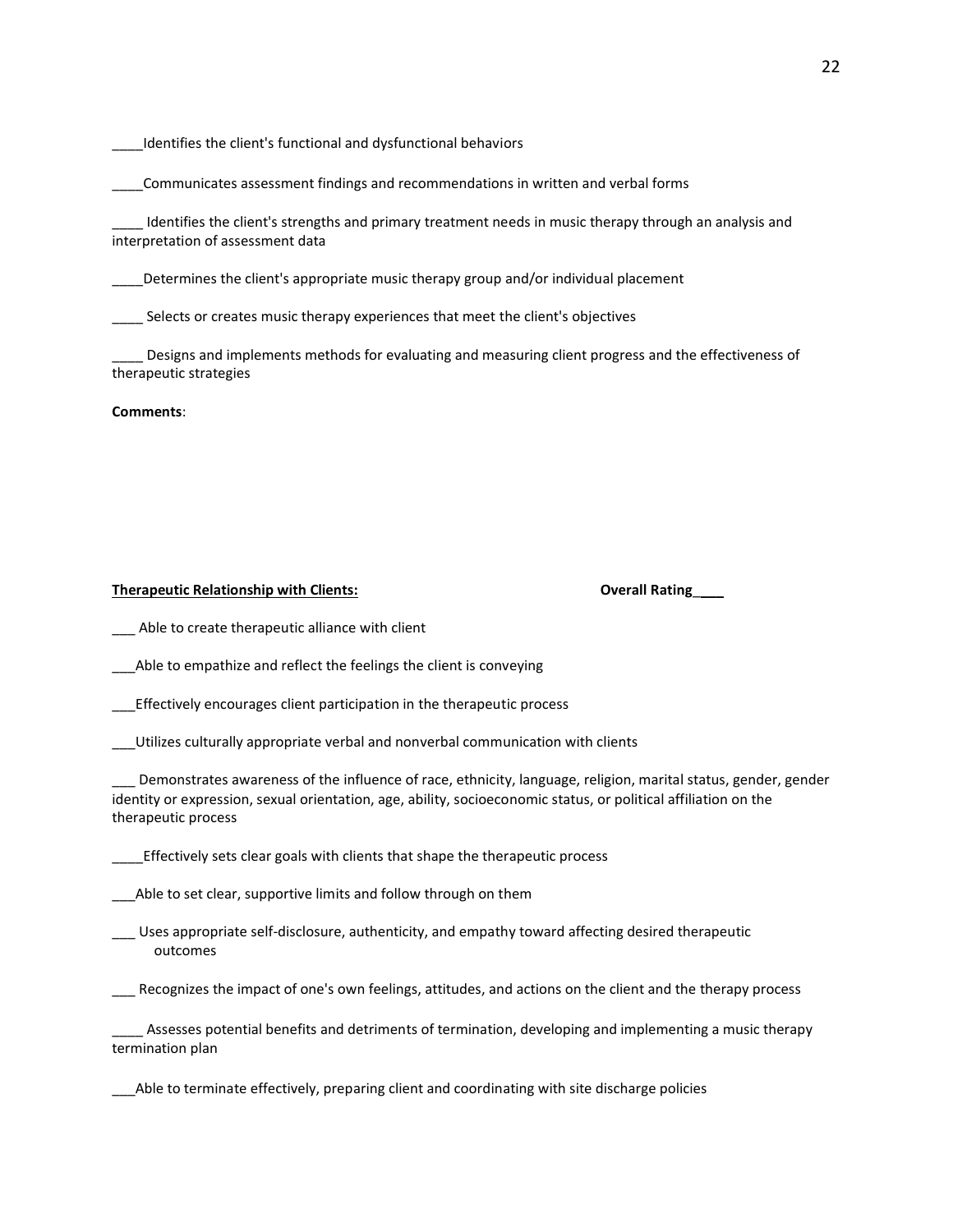#### **Comments**:

## **Group Skills: (if applicable) Overall Rating**\_\_\_

- Able to formulate goals and objectives for group therapy based upon assessment findings
- \_\_\_ Able to formulate music therapy strategies for groups based upon goals and objectives
- \_\_\_ Able to work effectively as co-leader
- \_\_\_\_ Able to appreciate and handle both the task and maintenance aspects of group leadership
- \_\_\_Promotes a sense of group cohesiveness and/or a feeling of group membership
- \_\_\_ Demonstrates basic knowledge of the dynamics and processes of therapy groups
- \_\_\_ Utilizes the dynamics and processes of groups to achieve therapeutic goals

#### **Comments**:

#### **Legal and ethical knowledge:**

|  |  | <b>Overall Rating</b> |
|--|--|-----------------------|
|--|--|-----------------------|

- \_\_\_Demonstrates knowledge of relevant federal and state laws and regulations affecting music therapy
- \_\_\_Demonstrates knowledge and adherence to the AMTA Code of Ethics and Standards of Clinical Practice

\_\_\_\_ Conducts oneself in an ethical manner

- Adheres to all laws and regulations regarding the human rights of clients, including confidentiality
- \_\_\_Understands political, social, economic and cultural systems affecting clients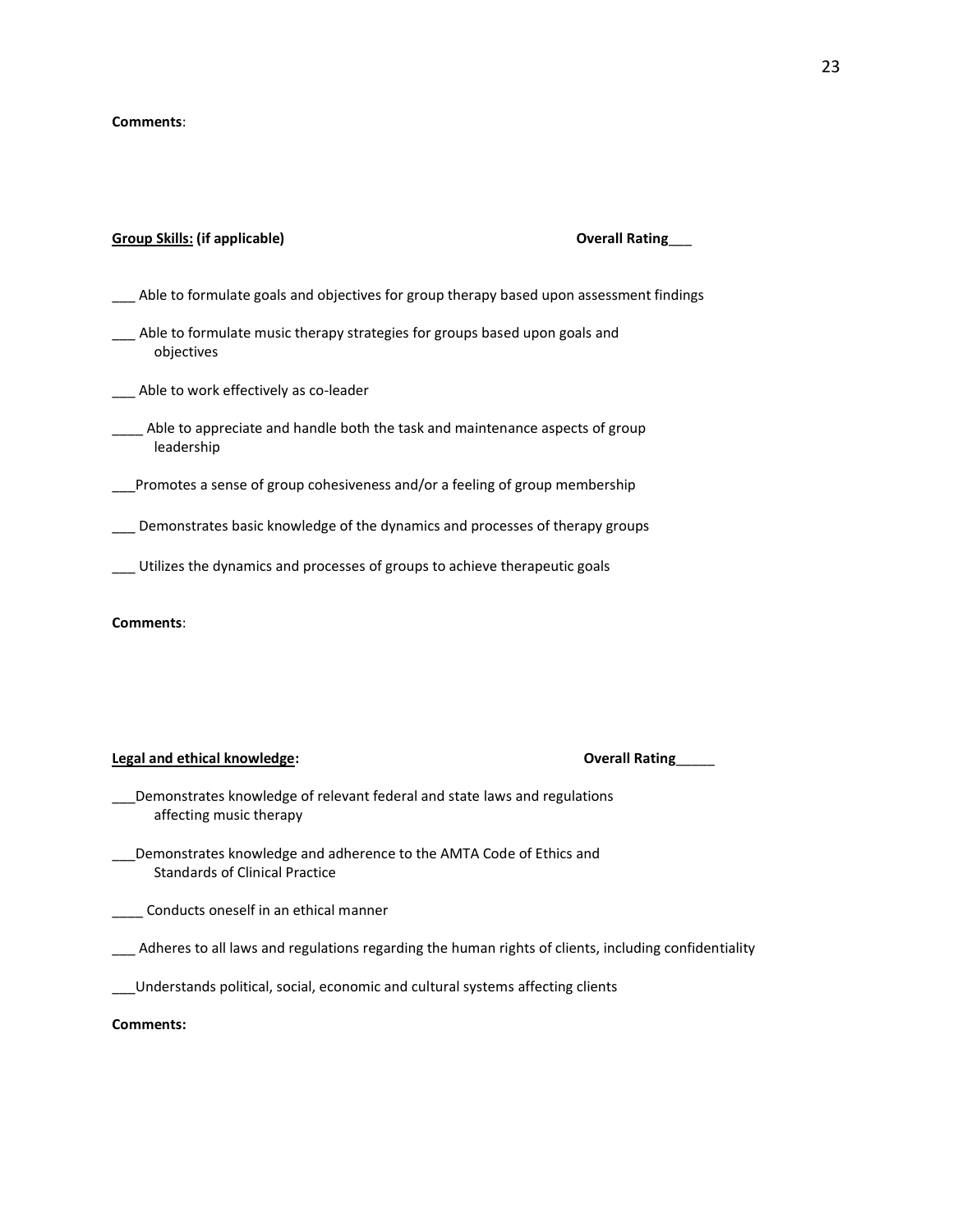#### **Effective team membership: Overall Rating**\_\_\_\_\_

- \_\_\_Effectively and clearly communicates orally and in writing with the client and client's team members
- Able to collaborate as a member of an interdisciplinary team
- \_\_\_Develops interdisciplinary treatment programs in collaboration with team members
- \_\_\_ Actively participates in administrative and staff meetings
- \_\_\_Able to effectively communicate roles and rationales of music therapy
- Able to establish and maintain interpersonal relationships with clients and team members that are appropriate and conducive to therapy

\_\_\_\_Works well with all level of staff

#### **Comments:**

## **Use of Supervision: Overall Rating**\_\_\_

- Able to identify strengths and weaknesses
- \_\_\_\_Awareness of relational dynamics in supervisory relationship
- \_\_\_\_ Uses self-disclosure appropriately in supervision
- **\_\_\_\_** Demonstrates openness to learn from supervisor
- Prepares for supervision
- \_\_\_\_ Able to accept and effectively integrate feedback provided by supervisor
- \_\_\_\_ Able to share and learn from colleagues in group supervision
- \_\_\_\_Able to recognize limitations and seek guidance
- Able to clearly communicate needs to supervisor
- \_\_\_\_ Able to conceptualize and communicate clinical work within supervision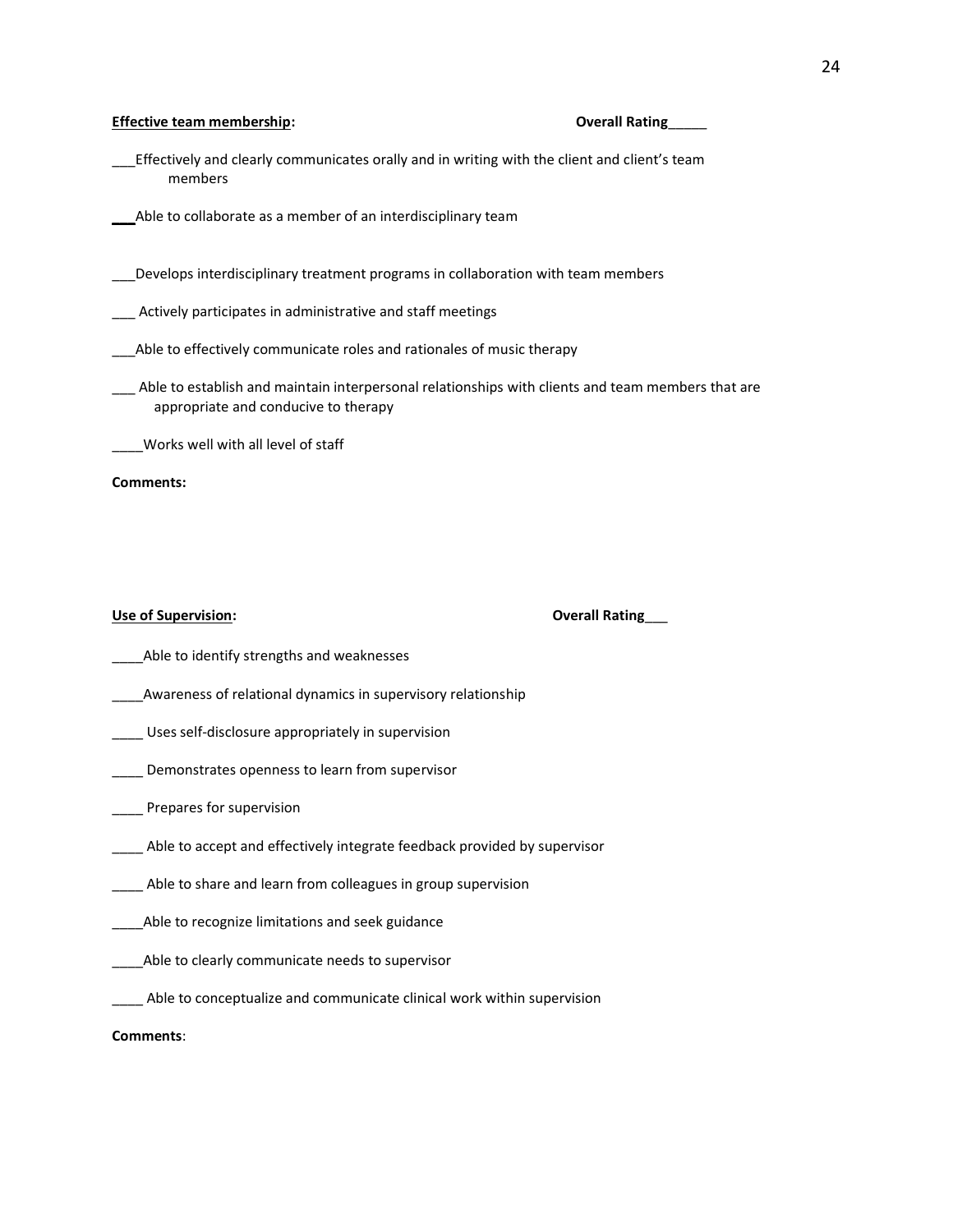**AREAS OF STRENGTH AND FURTHER DEVELOPMENT: IN THE SPACES BELOW PROVIDE THE STUDENT WITH FEEDBACK CONCERNING HIS OR HER STRENGTHS AND RECOMMENDATIONS FOR FURTHER DEVELOPMENT IN CLINICAL AND OTHER PROFESSIONAL AREAS.** *(For additional comments please attach an additional sheet or write on back)*

| <b>Faculty Supervisor's Name</b> | <b>Signature</b> |      | Date |  |  |
|----------------------------------|------------------|------|------|--|--|
| <b>Site Supervisor's Name</b>    | <b>Signature</b> |      | Date |  |  |
| <b>Student's Name</b>            | <b>Signature</b> | Date |      |  |  |

My signature indicates that I have read and discussed (not necessarily that I agree or disagree with) this evaluation with my supervisor.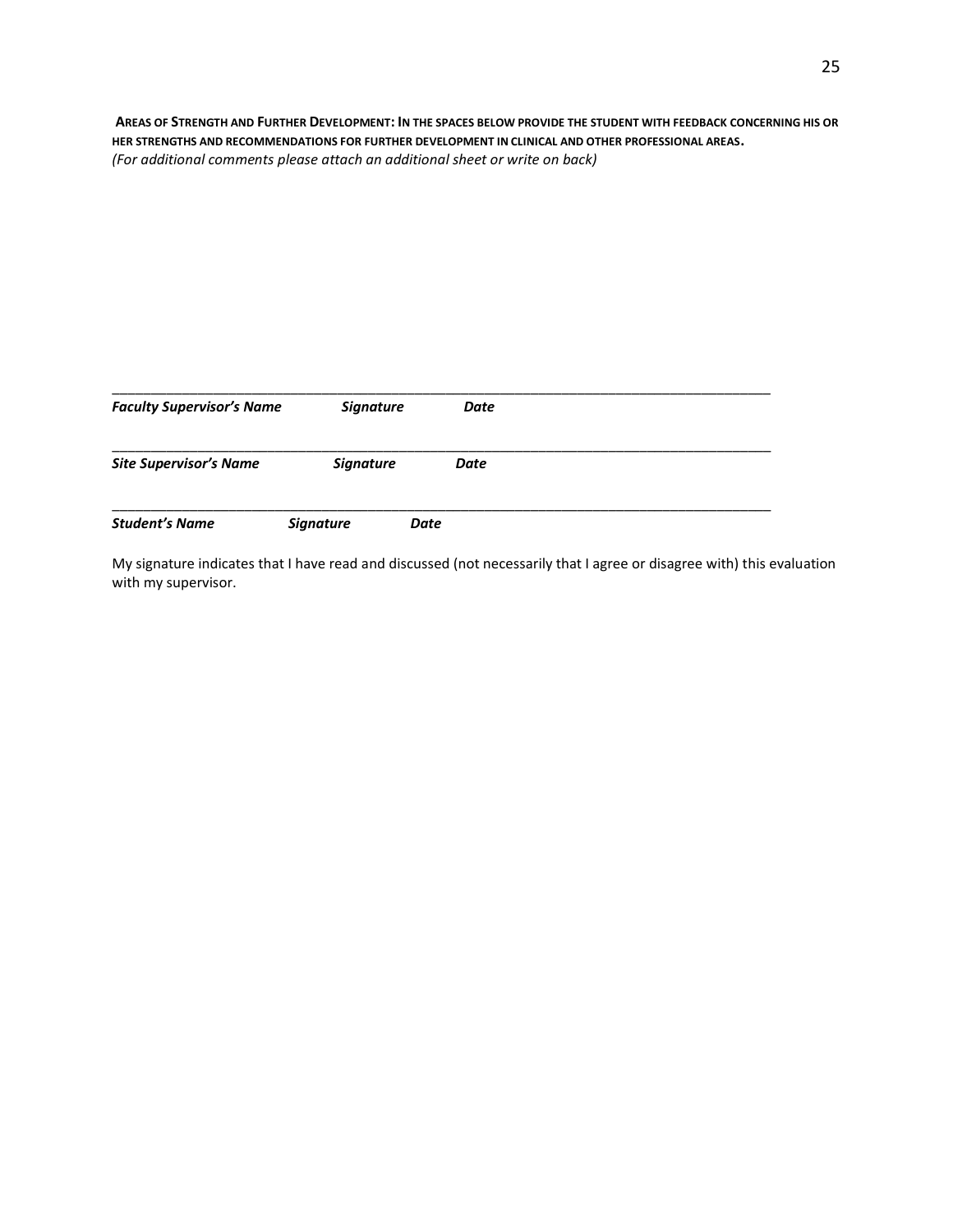# **INDIVIDUALIZED TRAINING PLAN**

# **Valparaiso University Department of Music Bachelor of Music Therapy**

The following student: Name: Email: Semester: Address: Phone: Has completed observation hours at the following site (if applicable): \_\_\_\_\_\_\_\_\_\_\_\_\_\_\_\_\_\_\_\_\_\_\_\_\_\_\_\_\_\_\_\_\_\_\_\_\_\_\_\_\_\_\_\_\_\_\_\_\_\_\_\_\_\_\_\_\_\_\_\_\_\_\_\_\_\_\_\_\_\_\_\_\_\_\_ And will serve a pre-internship placement (Practicum/Observation) at the following site: Agency-Organization: Address: Phone: On Site Supervisor Name and Credentials: \_\_\_\_\_\_\_\_\_\_\_\_\_\_\_\_\_\_\_\_\_\_\_\_\_\_\_\_\_\_\_\_\_\_\_\_\_\_\_\_\_\_\_\_\_ Academic Faculty Supervisor: \_\_\_\_\_\_\_\_\_\_\_\_\_\_\_\_\_\_\_\_\_\_\_\_\_\_\_\_\_\_\_\_\_\_\_\_\_\_\_\_\_\_\_\_\_\_\_\_\_\_\_\_\_\_\_ This pre-internship placement will begin  $\Box$ and will end and will consist of approximately \_\_\_\_\_\_\_\_\_\_\_ hours per week of on-site training, for a total of \_\_\_\_\_\_\_\_\_\_\_\_\_\_ hours of training.

# **The Pre-Internship Program**

The Pre-Internship program consists of a minimum of 180 hours out of a total of 1200 hours required for both pre-internship and internship. This program is intended to partially fulfill the pre-internship clinical requirements (a total of 180 hours) for the Bachelor of Music Therapy degree, with a total of 4 credit hours in Practicum I and II and Junior Seminar I and II.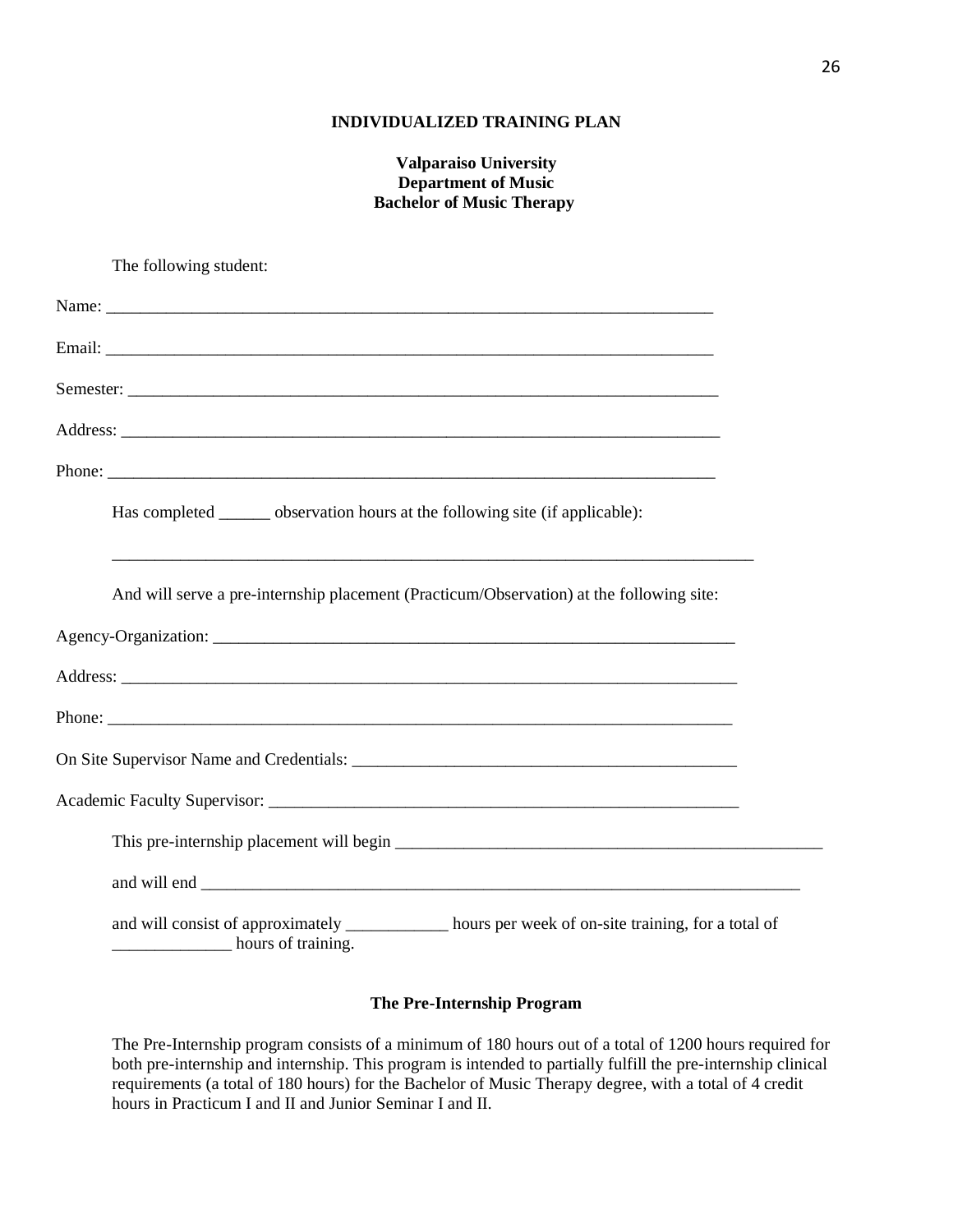# **Responsibilities of the Observation Student**

Observation students will be responsible for:

- 1. Completing a minimum of 60 hours of direct client contact observing individual and group music therapy sessions, and observation logs. Note: if students are unable to meet necessary competencies and requirements at the conclusion of the observation, additional hours may be required.
- 2. Maintaining a log of time spent observing music therapy sessions which will be reviewed on a weekly basis and verified by the On Site Supervisors' signature. These logs, including reflection questions, will be turned in on a weekly basis to the Foundations I & II instructor for review and in-class discussion.
- 3. Being at the training site according to a mutually negotiated schedule between the Site Supervisor(s) and student. Any deviation from that schedule is at the discretion of students, but must be in consultation with their supervisor. Written confirmation is recommended.
- 4. Being directly accountable to the On-Site Supervisor for actions and behavior while on site.
- 5. Abiding by the rules, regulations and policies of the placement agency/organization. This is particularly important with regard to client confidentiality and to ethical conduct.
- 6. Following the AMTA Code of Ethics, AMTA Professional Competencies, and meeting all VU Professional Dispositions.

# **Responsibilities of the Practicum Student**

The practicum student shall be responsible for:

- 1. Completing a minimum of 120 hours of direct client contact out of a total of 180 pre-internship hours, including observations, assisting, co-leading, leading, individual and group supervision, planning sessions, and documentation. Note: if students are unable to meet necessary competencies at the conclusion of the practicum, additional hours may be required.
- 2. Maintaining a log of time spent and all practicum activities which will be reviewed on a weekly basis and verified by the On Site Supervisor's signature. These logs will be turned in on a weekly to the Junior Seminar faculty supervisor at the university for review.
- 3. Completing and submitting at least one music therapy session recording (additional recordings may be requested by individual faculty supervisor during meetings with the site supervisor)
- 4. Being at the training site according to a mutually negotiated schedule between the Site Supervisor(s) and student. Any deviation from that schedule is at the discretion of students in consultation with their supervisor.
- 5. Being directly accountable to the On-Site Supervisor for actions and behavior while on site.
- 6. Abiding by the rules, regulations and policies of the placement agency/organization. This is particularly important with regard to client confidentiality and to ethical conduct.
- 7. Following the AMTA Code of Ethics, AMTA Professional Competencies, and meeting all VU Professional Dispositions
- 8. Receiving supervision and instruction in the programs and procedures of the practicum site.
- 9. Observing and assisting music therapy sessions with the On-Site Supervisor
- 10. Administering assessments to evaluate client abilities, strengths, and needs.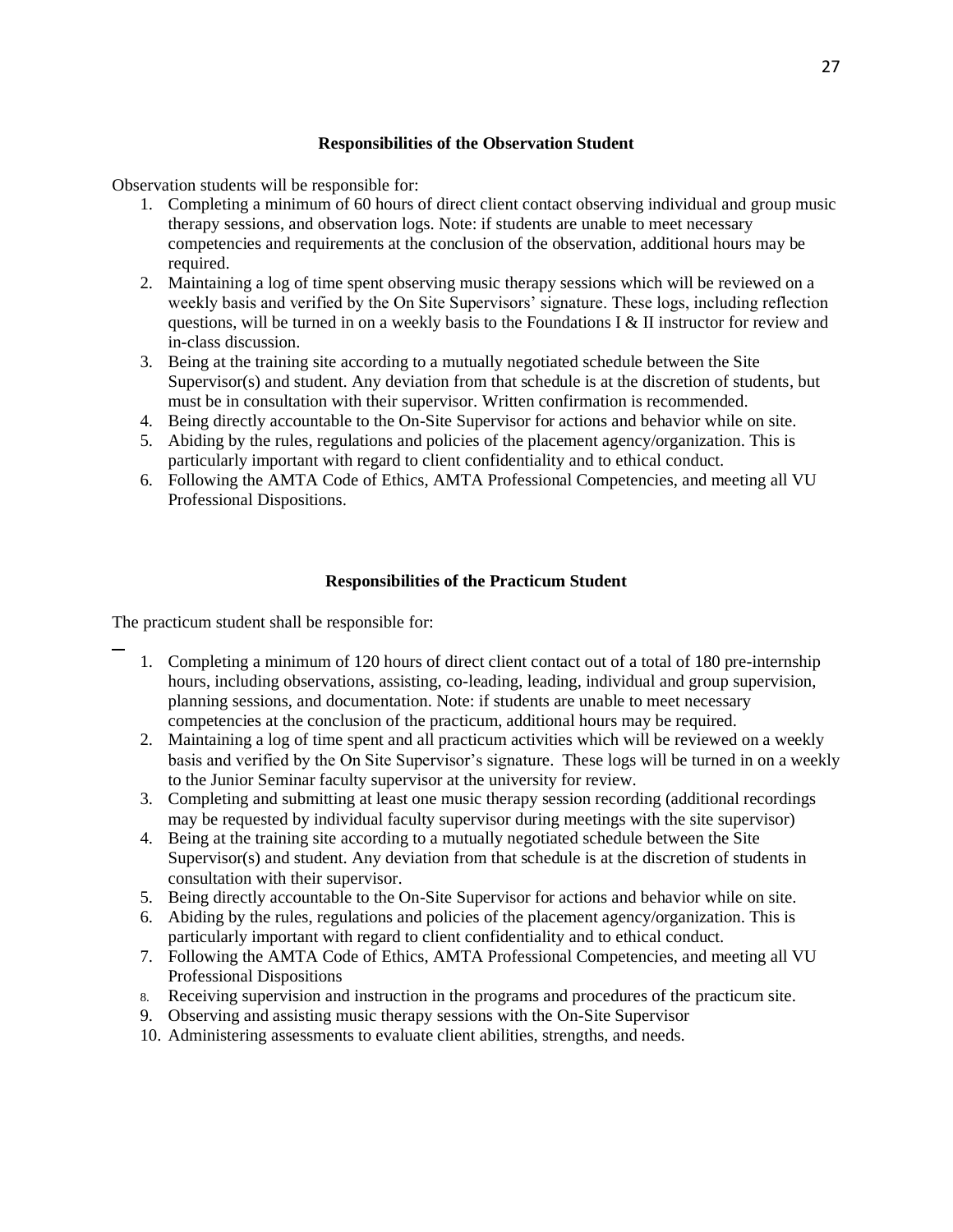# **Responsibilities of the On-Site Supervisor**

The On-Site supervisor will serve as a consultant and supervisor for the Practicum and Observation student while the student is on-site. This includes providing a site orientation, and for Practicum students, regular weekly individual supervision of at least one hour between the On-Site Supervisor and the Practicum student is required. Additionally, the On-Site Supervisor will be required to complete a Midterm report and Final Evaluation of the Practicum student.

# **Responsibilities of the University Faculty Supervisor**

The University Faculty Supervisor shall meet with the Practicum student on a weekly basis for 1 hour in a group format for the purpose of:

- 1. Critiquing and discussing the Practicum student's progress on a regular basis
- 2. Evaluating and providing feedback of the recorded music therapy sessions
- 3. Evaluating the Practicum student's progress and status of projects
- 4. Discussing the timely concerns and issues of the student group enrolled in the Practicum course
- 5. Being available to provide feedback and guidance related to student's placement concerns.
- 6. Making a site visit during the course of the semester to meet with the On-Site Supervisor.

In the unlikely event that a problematic situation occurs between the On-Site Supervisor and the Practicum or Observation student which is difficult to resolve, either the On-Site Supervisor or the Practicum student should contact the student's Faculty Supervisor or the Departmental Practicum/Internship Coordinator as soon as possible.

Pre-Internship Student Date

On-Site Supervisor Date

\_\_\_\_\_\_\_\_\_\_\_\_\_\_\_\_\_\_\_\_\_\_\_\_\_\_\_\_\_\_\_\_\_\_\_\_\_\_\_\_\_\_\_\_\_\_\_\_\_\_\_\_\_\_

\_\_\_\_\_\_\_\_\_\_\_\_\_\_\_\_\_\_\_\_\_\_\_\_\_\_\_\_\_\_\_\_\_\_\_\_\_\_\_\_\_\_\_\_\_\_\_\_\_\_\_\_\_\_\_

\_\_\_\_\_\_\_\_\_\_\_\_\_\_\_\_\_\_\_\_\_\_\_\_\_\_\_\_\_\_\_\_\_\_\_\_\_\_\_\_\_\_\_\_\_\_\_\_\_\_\_\_\_

Valparaiso University Clinical Training Coordinator Date

Dr. Sangeeta Swamy Director of Music Therapy Department of Music, Valparaiso University VUCA room 2519 219-464-5431 Sangeeta.swamy@valpo.edu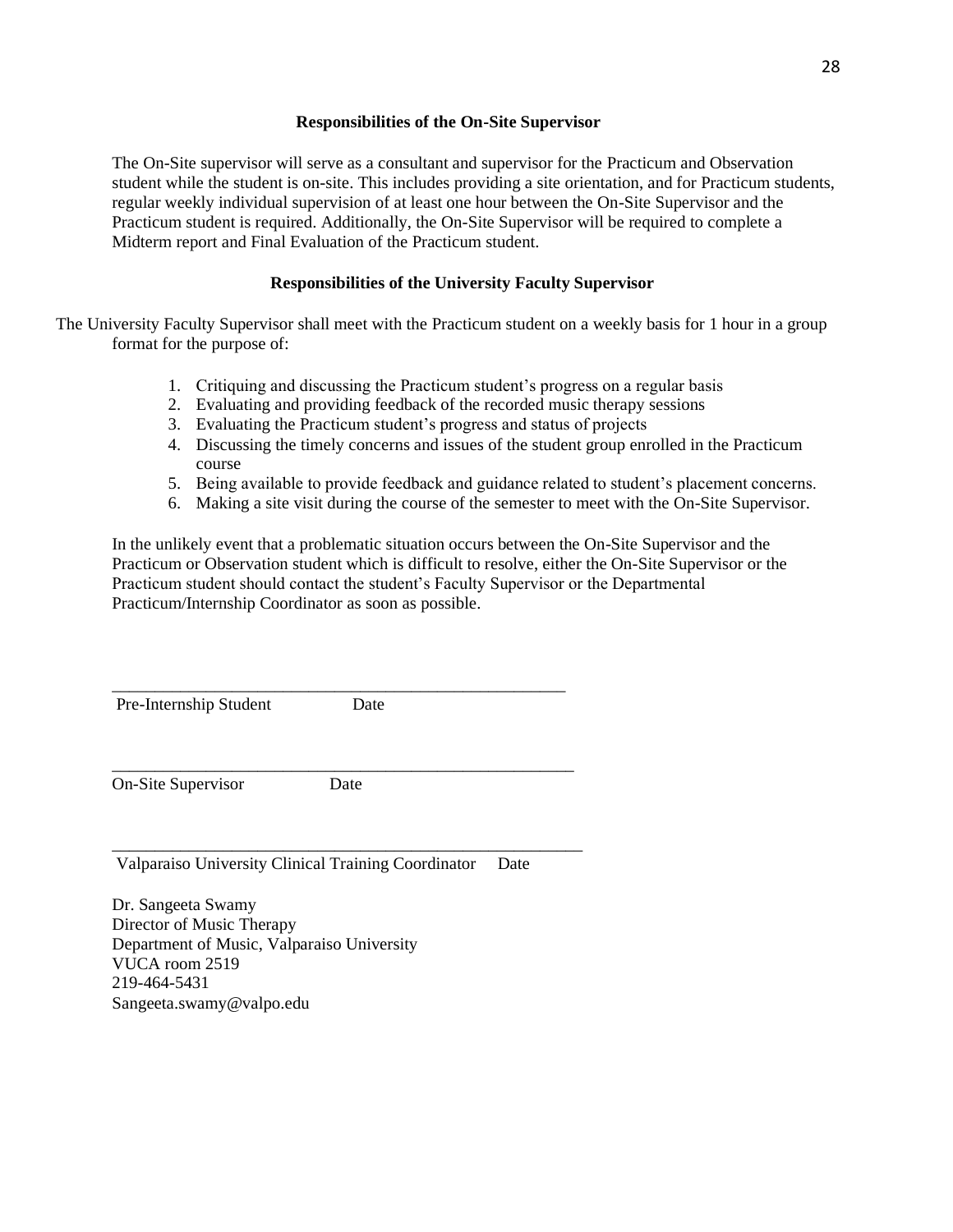## **Internship Plan**

The above student has completed the following number of pre-internship clinical hours,

and will serve an internship placement at the following site:

| and will consist of approximately ____________ hours per week of on-site training, for a total of |  |
|---------------------------------------------------------------------------------------------------|--|
| hours of training.                                                                                |  |

# **The Internship Program**

The Internship program is to consist of a minimum of 900 hours out of 1200 total hours required for both pre-internship and internship. This program is intended to fulfill the internship requirement for the Bachelor of Music Therapy degree with a total of 14 credit hours of internship and Senior Seminar (both fall and spring semesters).

## **Responsibilities of the Internship Student**

The internship student shall be responsible for:

- 1. Completing a minimum of 900 hours of direct client contact; observing, assisting, co-leading, leading sessions, group and individual supervision, session planning and documentation. Note: if interns are unable to demonstrate necessary competencies at the conclusion of their internship, additional hours may be required.
- 2. Maintaining an accurate record as required by the On-Site supervisor
- 3. Maintaining a log of time spent and all internship activities which will be reviewed on a weekly basis and verified by the On Site Supervisor's signature. These logs will be turned in weekly to the Junior Seminar faculty supervisor at the university for review.
- 4. Completing and submitting music therapy session recordings (the number to be determined by individual faculty supervisor during meetings with the site supervisor)
- 5. Being at the training site according to a mutually negotiated schedule between the Site Supervisor(s) and student. Any deviation from that schedule is at the discretion of students in consultation with their supervisor.
- 6. Being directly accountable to the On-Site Supervisor for actions and behavior while on site.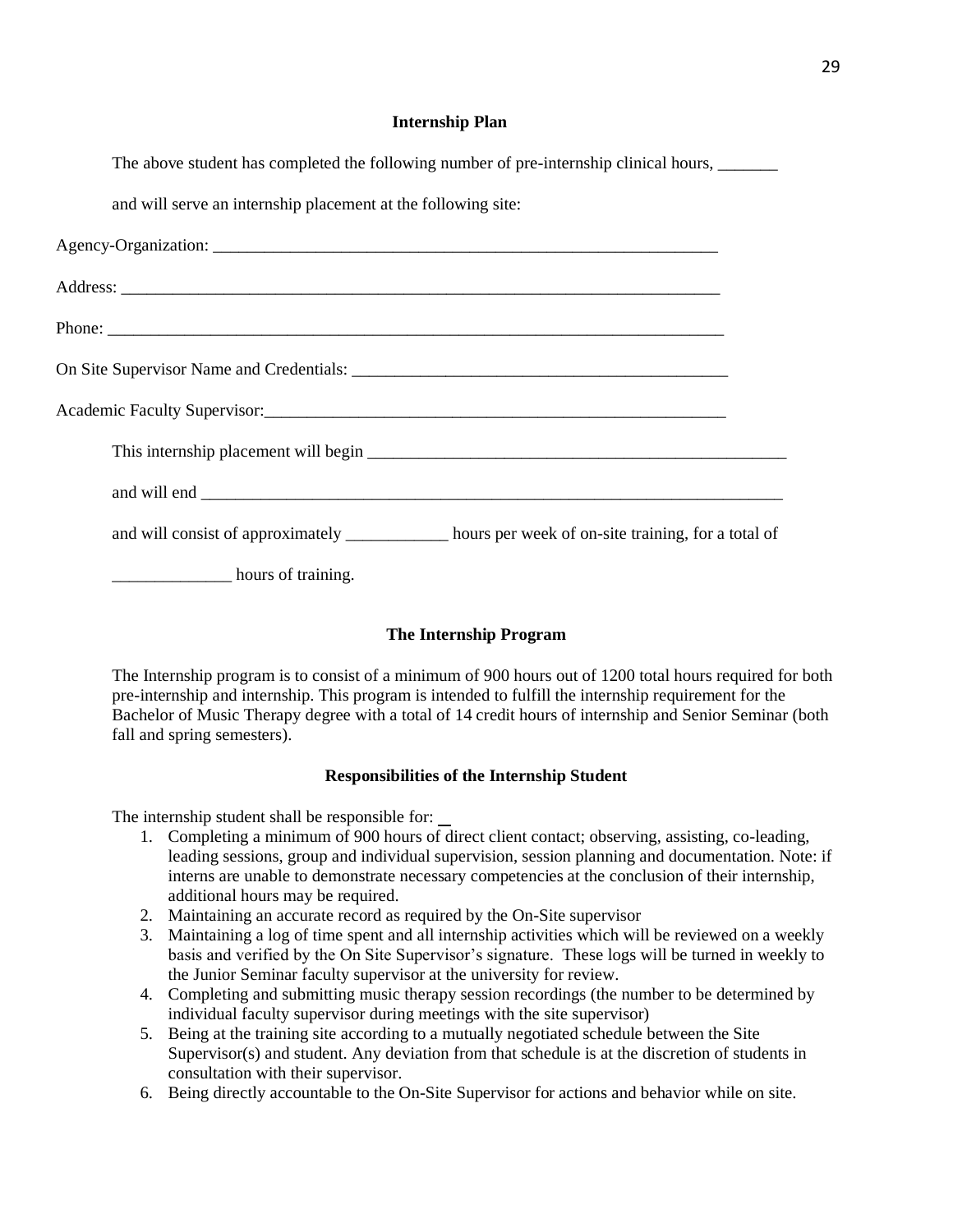- 7. Abiding by the rules, regulations and policies of the placement agency/organization. This is particularly important with regard to client confidentiality and to ethical conduct.
- 8. Following the AMTA Code of Ethics, AMTA Professional Competencies, and meeting all VU Professional Dispositions.
- 9. Receiving supervision and instruction in the programs and procedures of the internship site.
- 10. Observing and assisting music therapy sessions with the On-Site Supervisor.
- 11. Leading sessions independently of the On-Site Supervisor.
- 12. Administering assessments to evaluate client abilities, strengths, and needs.
- 13. Creating treatment plans in accordance with the socio-cultural and diagnostic needs of clients.
- 14. Providing music therapy interventions and treatment based on client assessments and treatment plans.
- 15. Collaborating and co-treating with other interns, staff, or professionals as necessary.
- 16. Providing at least one music therapy in-service at the internship placement.

# **Responsibilities of the On-Site Supervisor**

The On-Site supervisor will serve as a consultant and supervisor for the Internship student while the student is on-site. Regular weekly individual supervision of at least one hour between the On-Site Supervisor and the Practicum student is required. Additionally, the On-Site Supervisor will be required to complete a Midterm report and Final Evaluation of the Internship student.

# **Responsibilities of the University Faculty Supervisor**

The University Faculty Supervisor shall meet with the Internship student on a weekly basis for 2 hours in a group format for the purpose of:

- 1. Critiquing and discussing the Internship student's progress on a regular basis
- 2. Evaluating and providing feedback of the recorded music therapy sessions
- 3. Evaluating the Internship student's progress and status of projects
- 4. Discussing the timely concerns and issues of the student group enrolled in the Senior Seminar course
- 5. Being available to provide feedback and guidance related to student's placement concerns.
- 6. Evaluating at least one recorded presentation during the course of the semester
- 7. Making a site visit during the course of the semester to meet with the On-Site Supervisor.

In the unlikely event that a problematic situation occurs between the On-Site Supervisor and the Internship student which is difficult to resolve, the On-Site Supervisor and/or the Internship student should contact the student's Faculty Supervisor or the Departmental Clinical Coordinator as soon as possible.

# **Student's level of performance at the initiation of internship:**

| Narrative summary of student's level of<br>performance, including strengths and areas for<br>growth | <b>AMTA</b> Competencies needing attention<br>(based on practicum evaluations) | Date |
|-----------------------------------------------------------------------------------------------------|--------------------------------------------------------------------------------|------|
|                                                                                                     |                                                                                |      |